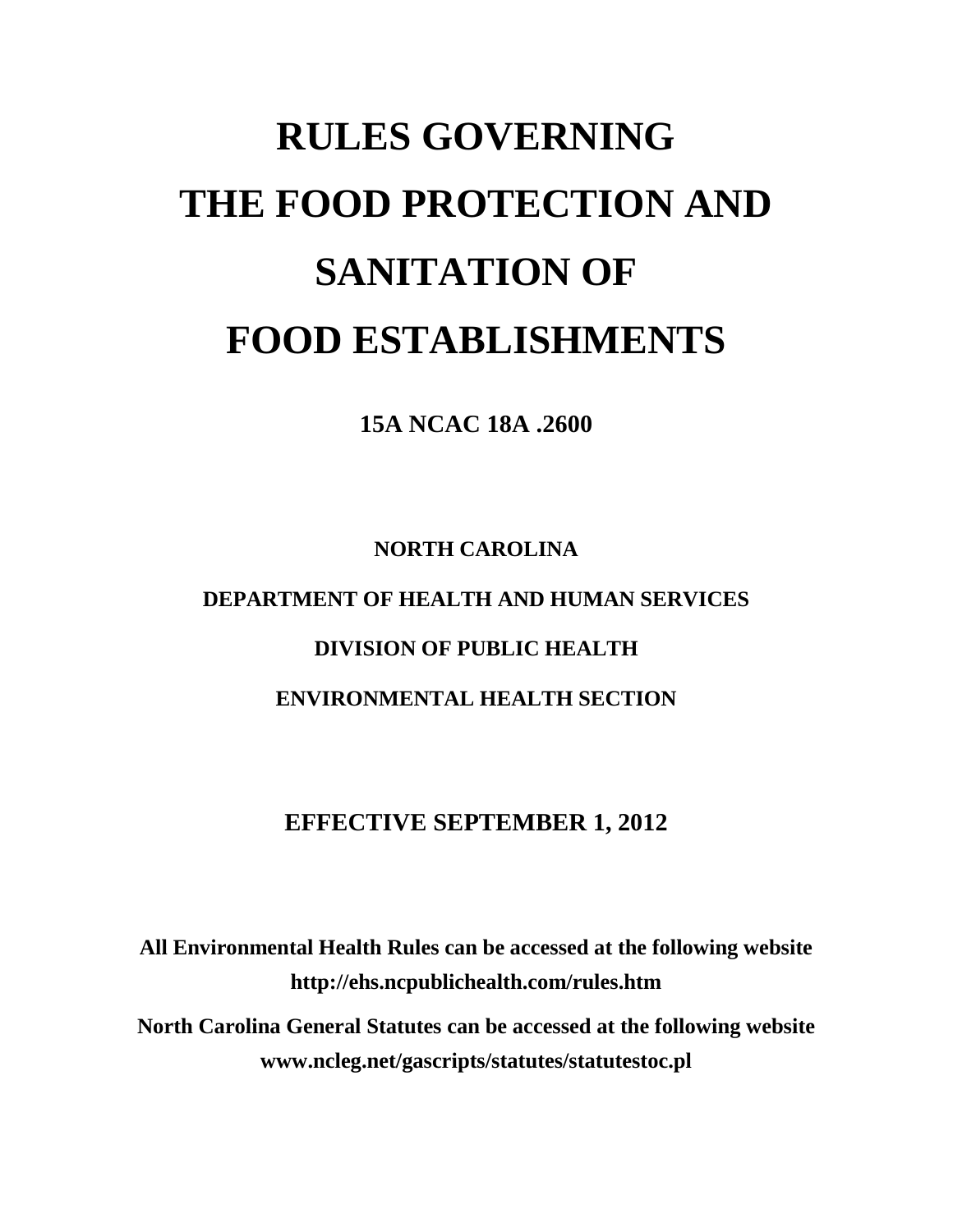## **TABLE OF CONTENTS**

| <b>RULE</b> | <b>TITLE</b>                                       | <b>PAGE</b>    |
|-------------|----------------------------------------------------|----------------|
| .2650       |                                                    | 1              |
| .2651       |                                                    | 1              |
| .2652       |                                                    | $\overline{2}$ |
| .2653       |                                                    | 3              |
| .2654       |                                                    | $\overline{4}$ |
| .2655       |                                                    | 5              |
| .2656       |                                                    | 5              |
| .2657       |                                                    | 5              |
| .2658       |                                                    | 6              |
| .2659       |                                                    | 6              |
| .2660       |                                                    | 7              |
| .2661       |                                                    | $\overline{7}$ |
| .2662       |                                                    | 10             |
| .2663       |                                                    | 11             |
| .2664       |                                                    | 11             |
| .2665       | TEMPORARY FOOD ESTABLISHMENT AND TEMPORARY FOOD    |                |
|             | ESTABLISHMENT COMMISSARY PERMIT REQUIREMENTS       | 11             |
| .2666       | TEMPORARY FOOD ESTABLISHMENT FOOD HANDLING         |                |
|             |                                                    | 12             |
| .2667       | TEMPORARY FOOD ESTABLISHMENT EMPLOYEE              |                |
|             |                                                    | 13             |
| .2668       | TEMPORARY FOOD ESTABLISHMENT EQUIPMENT AND UTENSIL |                |
|             |                                                    | 13             |
| .2669       | TEMPORARY FOOD ESTABLISHMENT PHYSICAL REQUIREMENTS | 14             |
| .2670       | GENERAL REQUIREMENTS FOR PUSHCARTS AND MOBILE FOOD |                |
|             |                                                    | 15             |
| .2671       |                                                    | 15             |
| .2672       | SPECIFIC REQUIREMENTS FOR MOBILE FOOD UNITS        | 16             |
| .2673       |                                                    | 16             |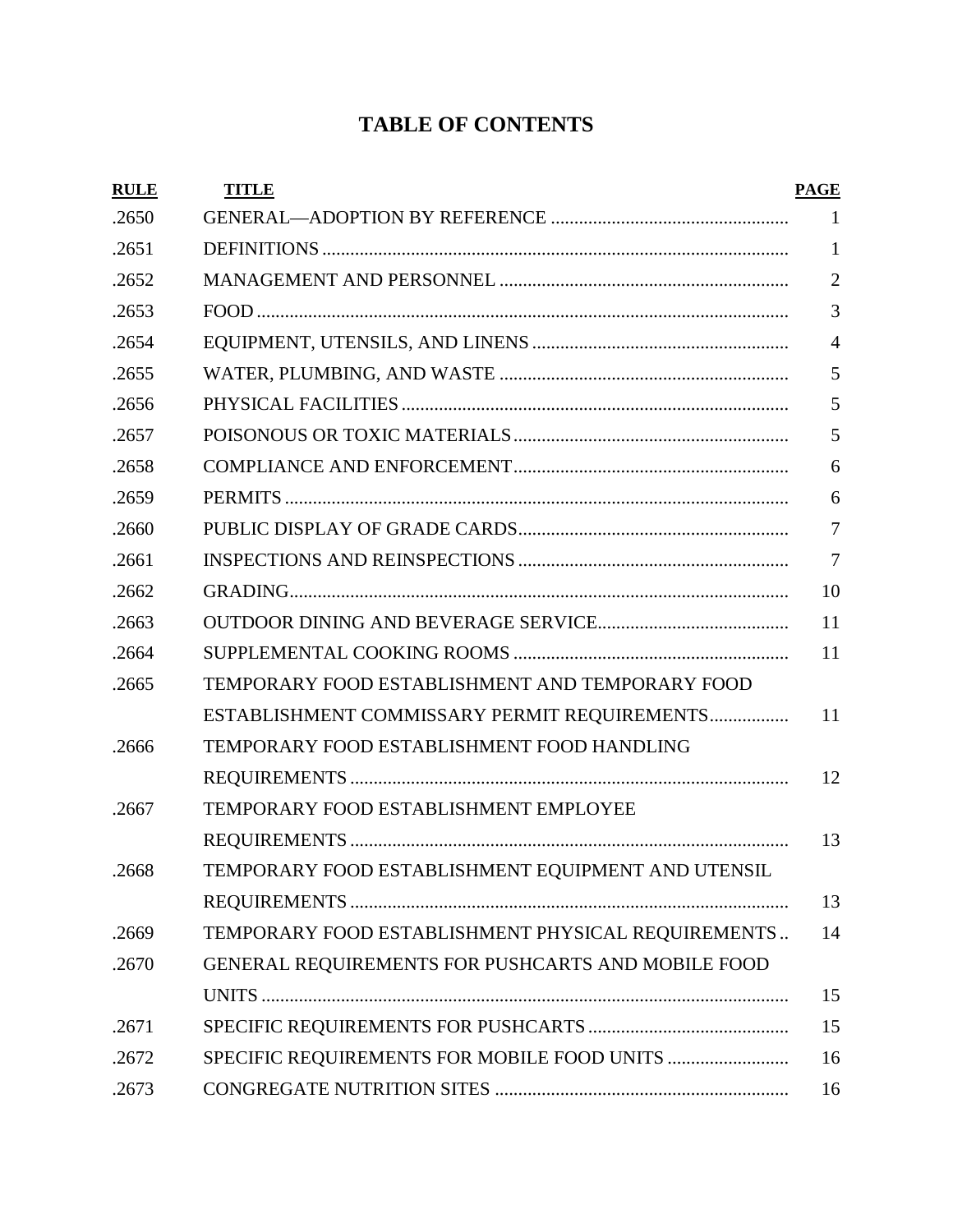| .2674 | - 17 |
|-------|------|
| .2675 |      |
| .2676 |      |

Statutory authority and related references regarding 15A NCAC 18A .2650 through .2676 includes the North Carolina General Statutes, Chapter 130A-248 through 250 and Session Law 2011-394, Section 15(a).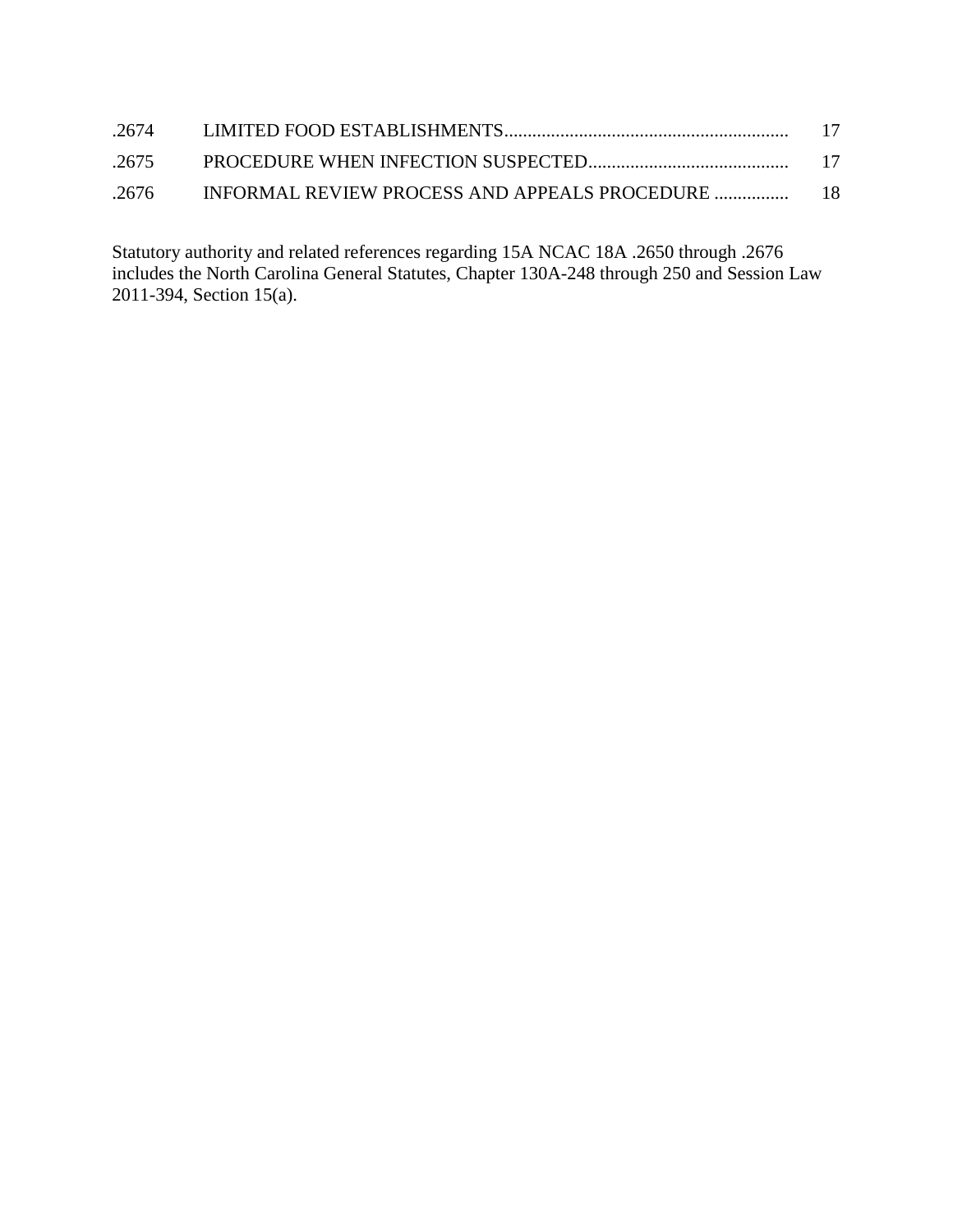#### **SECTION .2600 — THE FOOD PROTECTION AND SANITATION OF FOOD ESTABLISHMENTS**

#### **15A NCAC 18A .2650 GENERAL—ADOPTION BY REFERENCE**

The 2009 Food Code, not including subsequent amendments and editions, established by the U.S. Department of Health and Human Services, Food and Drug Administration (hereinafter referred to as the "Food Code") is incorporated by reference. The Food Code may be accessed from the internet at www.fda.gov/Food/FoodSafety/RetailFoodProtection/FoodCode/default.htm, or a copy can be obtained by contacting the U.S. Department of Commerce, National Technical Information Service, at (703) 605-6040, and is also available for inspection at the Division of Public Health, N.C. Department of Health and Human Services.

*History Note: Authority G.S. 130A-248; S.L. 2011-394, Section 15(a); Eff. September 1, 2012.*

#### **15A NCAC 18A .2651 DEFINITIONS**

The provisions of this Rule make amendments, additions, and deletions to the Food Code incorporated by reference in Rule .2650 of this Section. In Chapter 1, the following apply:

- (1) In Paragraph 1-201.10(B), add: "'Commissary' means a food establishment that services a mobile food unit or a pushcart."
- (2) In Paragraph 1-201.10(B), add: "'Congregate nutrition sites' means food establishments where food preparation is limited to same day service, reheating of potentially hazardous food (time/temperature control for safety food), and operated under the rules of the Division of Aging and Adult Services, N.C. Department of Health and Human Services."
- (3) In Paragraph 1-201.10(B), add: "'Department' means the N.C. Department of Health and Human Services."
- (4) In Paragraph 1-201.10(B), amend "Food establishment (2)(b)" to read: "An operation that is conducted in a mobile, stationary, temporary, or permanent facility or location and where consumption is on or off the premises."
- (5) In Paragraph 1-201.10(B), amend "Food establishment (3)" to read: "'Food establishment' does not include entities exempted as described in G.S. 130A-250 or establishments that only serve such items as dip ice cream, popcorn, candied apples, or cotton candy."
- (6) In Paragraph 1-201.10(B), add: "'Food stand' means a food establishment that prepares or serves food and that does not provide seating facilities for customers to use while eating or drinking."
- (7) In Paragraph 1-201.10(B), add: "'Good repair' means equipment and utensils shall be maintained in a state of repair and condition that meets the requirements specified under Parts 4-1 and 4-2 of the Food Code as amended by Rule .2654."
- (8) In Paragraph 1-201.10(B), amend "Imminent health hazard" to: "'Imminent hazard' means an imminent hazard as defined in G.S. 130A-2(3)."
- (9) In Paragraph 1-201.10(B), add: "'Limited food establishment' means a food establishment as defined in G.S. 130A-247(7)."
- (10) In Paragraph 1-201.10(B), add: "'Local health director' means a local health director as defined in G.S. 130A-2(6)."
- (11) In Paragraph 1-201.10(B), amend "Meat" to read: "'Meat' means the flesh of animals used as food including the dressed flesh of cattle, swine, sheep, or goat, other edible animals, and as defined in G.S. 106-549.15(14), except fish, poultry, and wild game animals as specified under Subparagraphs  $3-201.17(A)(3)$  and  $(4)$ ."
- (12) In Paragraph 1-201.10(B), add: "'Mobile food unit' means a food establishment or pushcart designed to be readily moved and vend food."
- (13) In Paragraph 1-201.10(B), amend "Person" to: "'Person' means person as defined in G.S. 130A- $2(7)$ ."
- (14) In Paragraph 1-201.10(B), amend "Poultry (1)" to read: "Any domesticated bird (chickens, turkeys, ducks, geese, guineas, ratites, or squabs), whether live or dead, as defined in 9 CFR 381.1 Poultry Products Inspection Regulations Definitions, Poultry, and G.S. 106-549.51(26); and"
- (15) In Paragraph 1-201.10(B), add: "'Pushcart' means a mobile piece of equipment or vehicle used to vend food."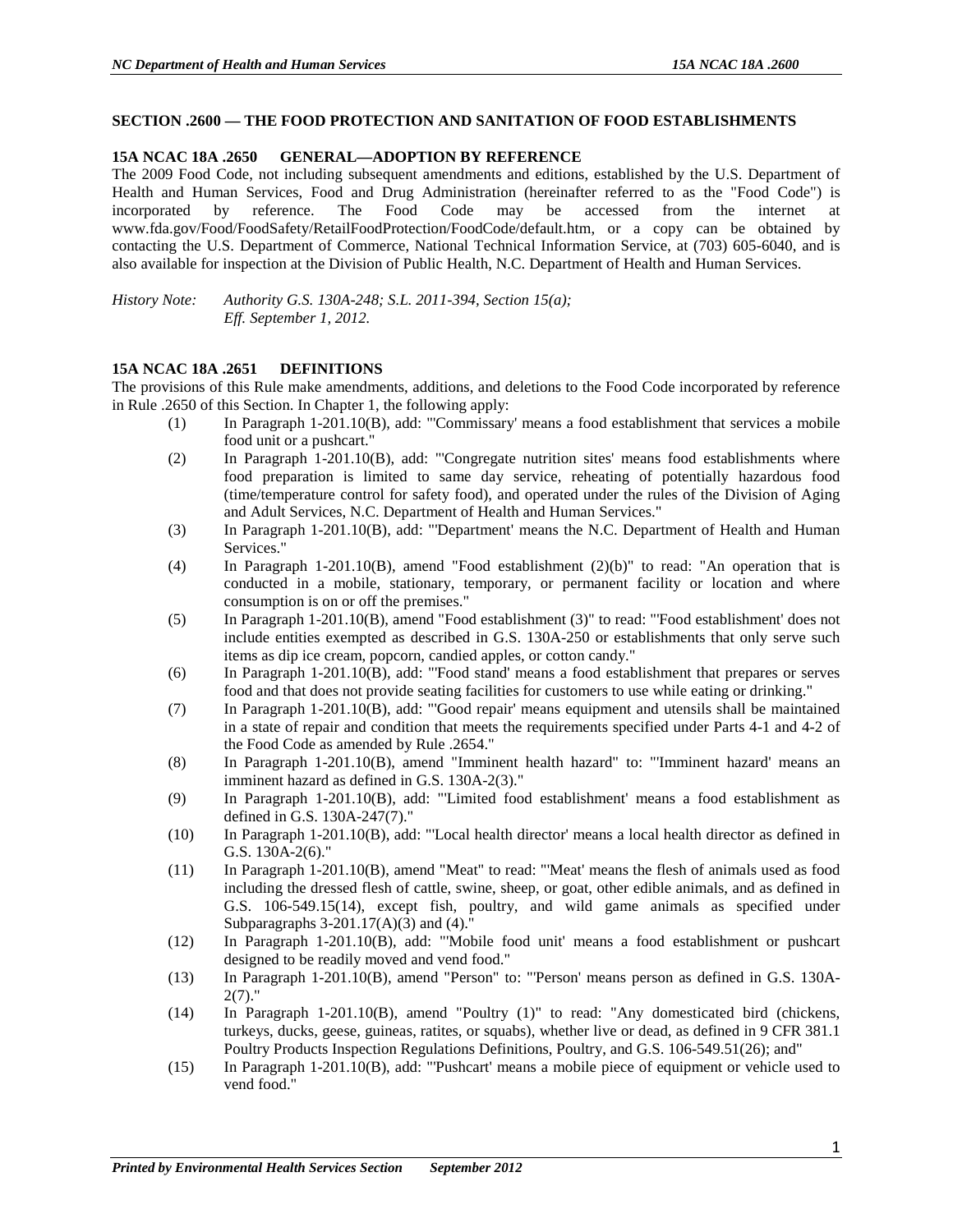- (16) In Paragraph 1-201.10(B), add: "'Registered Environmental Health Specialist' means a Registered Environmental Health Specialist as defined in G.S. 90A-51(2b) and 90A-51(4) and authorized agent of the Department."
- (17) In Paragraph 1-201.10(B), add: "'Regulatory Authority' means the Department or authorized agent of the Department."
- (18) In Paragraph 1-201.10(B), add: "'Restaurant' means a food establishment that prepares or serves food and provides seating."
- (19) In Paragraph 1-201.10(B), add: "'Supplemental cooking room' means a separate attached or detached structure in that food is cooked on grills, pits, or fireplaces and no other processing occurs."
- (20) In Paragraph 1-201.10(B), amend "Temporary food establishment" to: "'Temporary food establishment' means a food establishment that operates for a period of time not to exceed 21 days in one location, affiliated with and endorsed by a transitory fair, carnival, circus, festival, or public exhibition. Food establishments that operate in the same event location for more than 21 days per calendar year are not eligible for a temporary food establishment permit. Domestic yard sales and businesses such as auctions, flea markets, or farmers' markets are not eligible for a temporary food establishment permit."
- (21) In Paragraph 1-201.10(B), add: "'Temporary food establishment commissary' means a food establishment affiliated with a temporary food establishment that prepares food in advance or offsite. The temporary food establishment commissary permit shall be valid for no more than 21 consecutive days and shall be permitted no more than 7 days prior to commencement of the event. Food establishments that operate in the same location for more than 21 days per calendar year are not eligible for a temporary food establishment commissary permit. Food shall not be sold from the temporary food establishment commissary. The temporary food establishment commissary shall comply with all temporary food establishment requirements."
- (22) In Paragraph 1-201.10(B), add: "'Transitional Permit' means a permit issued by the regulatory authority upon the transfer of ownership or lease of an existing food establishment to allow the correction of construction and equipment problems that do not represent an immediate threat to public health. The transitional permit shall expire 180 days after the date of issuance."
- (23) In Paragraph 1-201.10(B), delete "Vending machine."
- (24) In Paragraph 1-201.10(B), delete "Vending machine location."

*History Note: Authority G.S. 130A-248; S.L. 2011-394, Section 15(a); Eff. September 1, 2012.*

#### **15A NCAC 18A .2652 MANAGEMENT AND PERSONNEL**

The provisions of this Rule make amendments, additions, and deletions to the Food Code incorporated by reference in Rule .2650 of this Section. In Chapter 2, the following apply:

- (1) In Paragraph 2-101.11(B), amend to read: "In a food establishment with two or more separately permitted departments that are the legal responsibility of the same permit holder and that are located on the same premises, the permit holder may designate a single person in charge who is present on the premises during all hours of operation, and who is responsible for each separately permitted food establishment on the premises."
- (2) In Section 2-102.11, amend the last sentence in the first paragraph to: "The person in charge shall demonstrate this knowledge by being a certified food protection manager who has shown proficiency of required information through passing a test that is part of an accredited program. The person in charge is not required to be a certified food protection manager when the food establishment is not operating and food is not being prepared, packaged, or served for immediate consumption."
- (3) In Section 2-102.11, delete  $(A)$ ,  $(B)$ , and  $(C)$ .
- (4) In Subpart 2-102, add Section 2-102.12, Certified Food Protection Manager, to read:

#### **"2-102.12 Certified Food Protection Manager.**

(A) At least one employee who has supervisory and management responsibility and the authority to direct and control food preparation and service shall be a certified food protection manager who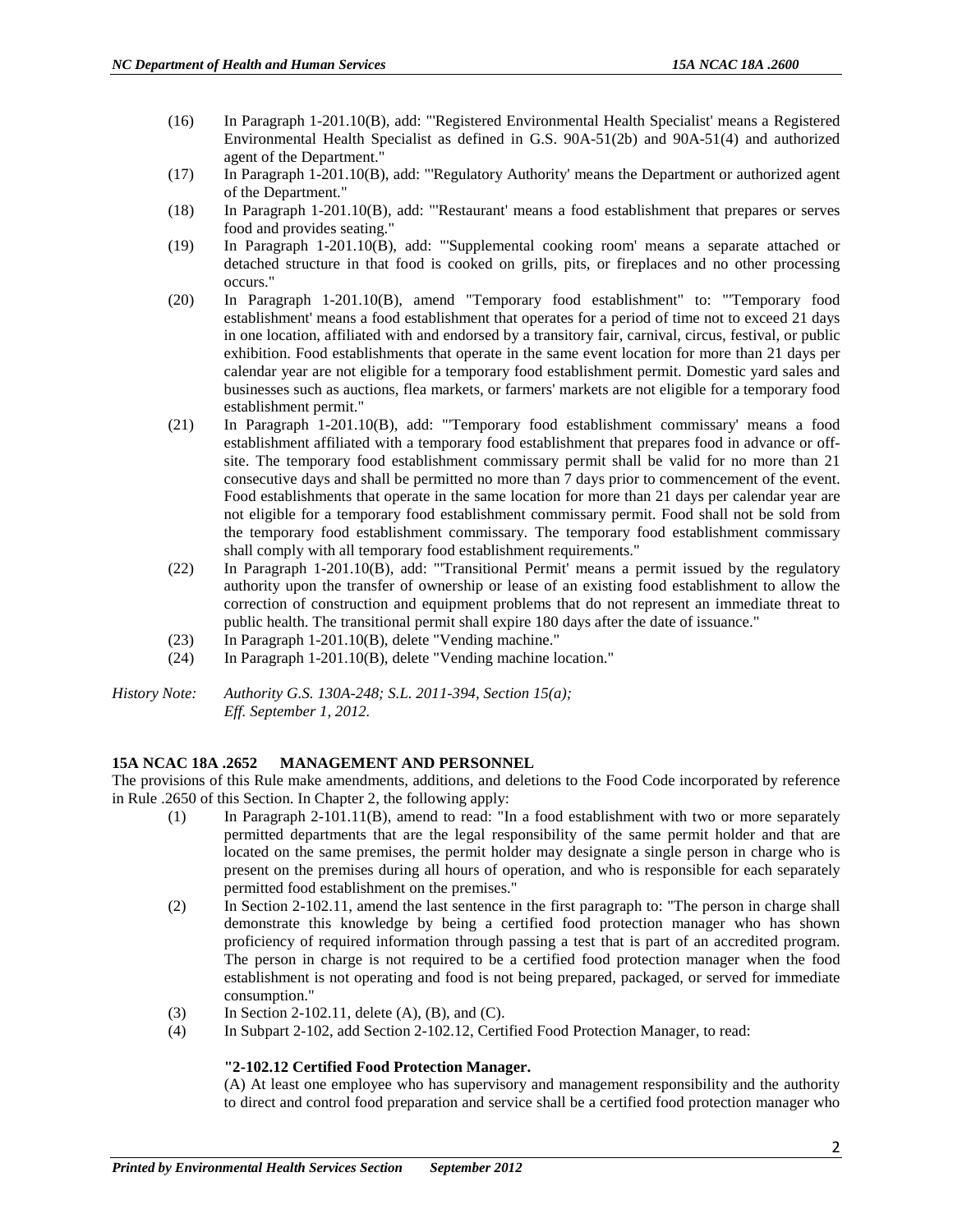has shown proficiency of required information through passing a test that is part of an American National Standards Institute (ANSI)-accredited program.

(B) This section does not apply to congregate nutrition sites and Risk Category I food establishments as defined in 10A NCAC 46 .0213."

(C) The requirements of this section are effective on January 1, 2014.

(5) In Section 2-102.20, replace "Paragraph 2-102.11(B)" with "Section 2-102.11."

*History Note: Authority G.S. 130A-248; S.L. 2011-394, Section 15(a); Eff. September 1, 2012.*

#### **15A NCAC 18A .2653 FOOD**

The provisions of this Rule make amendments, additions, and deletions to the Food Code incorporated by reference in Rule .2650 of this Section. In Chapter 3, the following apply:

- (1) In Paragraph 3-201.11(A), add at the end: "Food from food establishments in states adjacent to North Carolina may be sold within North Carolina if the food establishments are under jurisdiction of the local or state enforcement body in that state and approved by the regulatory authority in North Carolina. To determine the extent of compliance with this Code, the regulatory authority shall obtain reports regarding compliance and compliance history from responsible authorities in other jurisdictions where the food establishments are located."
- (2) In Paragraph 3-301.11(B), amend to read: "Except when washing fruits and vegetables as specified under Section 3-302.15 or as specified in Paragraphs (D) and (E) of this section, food employees may not contact exposed ready-to-eat food with their bare hands and shall use suitable utensils such as deli tissue, spatulas, tongs, single-use gloves, or dispensing equipment*.*"
- (3) In Paragraph 3-301.11(D), amend to read: "Paragraph (B) of this section does not apply to a food employee who contacts exposed, ready-to-eat food with bare hands at the time the ready-to-eat food is being added as an ingredient to a food that is to be cooked in the food establishment to heat all parts of the food to a temperature of at least 74ºC (165ºF)."
- (4) In Section 3-301.11, redesignate existing Paragraph (D) as new Paragraph (E).
- (5) In Subparagraph 3-301.11(D)(7), replace "(D)(1)-(6)" with "(E)(1)-(6)."
- (6) Delete Section 3-305.13.
- (7) In Section 3-306.12, delete (B).
- (8) In Paragraph 3-403.11(D), amend to read: "Reheating for hot holding as specified under Paragraphs (A) through (C) of this section shall be completed within 2 hours and the time the food is between  $5^{\circ}C$  (41 $^{\circ}F$ ) or  $7^{\circ}C$  (45 $^{\circ}F$ ) and the temperatures specified under Paragraphs (A) through (C) of this section may not exceed 2 hours."
- (9) In Paragraph 3-501.12(A), amend to read: "Under refrigeration that maintains the food temperature at 5°C (41°F) or less, or at 7°C (45°F) or less as specified under Subparagraph 3- $501.16(A)(2)(b)$ ."
- (10) In Paragraph 3-501.13(A), amend to read: "Under refrigeration that maintains the food temperature at  $5^{\circ}C$  (41°F) or less, or at  $7^{\circ}C$  (45°F) or less as specified under Subparagraph 3-501.16(A)(2)(b)."
- $(11)$  In Paragraph 3-501.13(B), amend to read:

"Completely submerged under running water:

- (1) At a water temperature of  $21^{\circ}$ C (70°F) or below,
- (2) With sufficient water velocity to agitate and float off loose particles in an overflow,

(3) Such that for ready-to-eat food, the temperature of thawed portions do not rise above  $5^{\circ}$ C (41 $^{\circ}$ F), or  $7^{\circ}$ C (45 $^{\circ}$ F) as specified under Subparagraph 3-501.16(A)(2)(b), and

(4) Such that for raw animal food requiring cooking as specified under Paragraph 3- 401.11(A) or (B), thawed portions are not above 5 $\degree$ C (41 $\degree$ F), or 7 $\degree$ C (45 $\degree$ F) as specified under Subparagraph  $3-501.16(A)(2)(b)$ , for more than 4 hours including:

- (a) The time the food is exposed to the running water and the time needed for preparation for cooking, or
- (b) The time it takes under refrigeration to lower the food temperature to  $5^{\circ}$ C (41°F), or  $7^{\circ}$ C (45°F) as specified under Subparagraph 3-501.16(A)(2)(b);"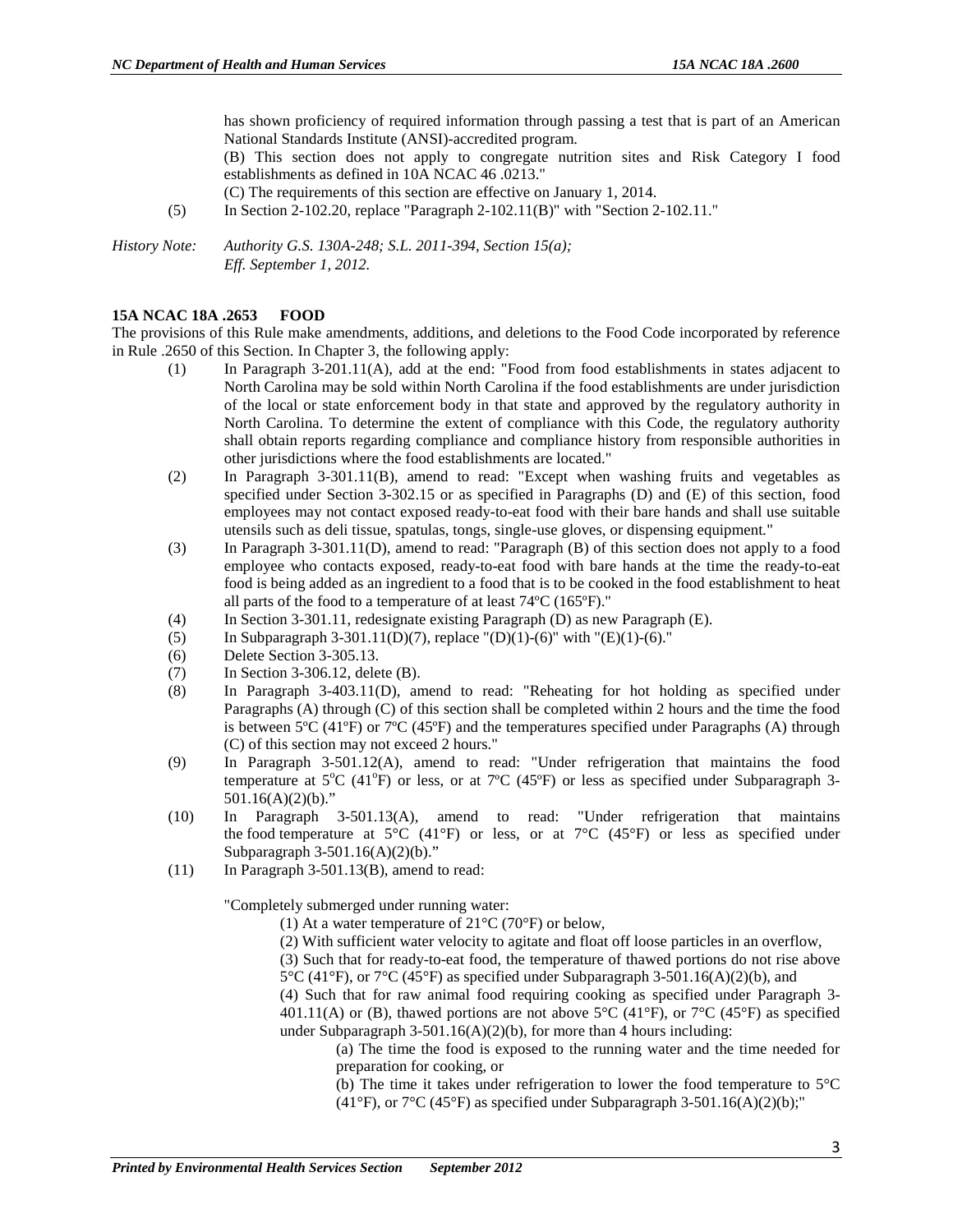- (12) In Subparagraph 3-501.14(A)(2), amend to read: "Within a total of 6 hours from 57°C (135°F) to  $5^{\circ}$ C (41<sup>o</sup>F) or less, or to 7<sup>o</sup>C (45<sup>o</sup>F) or less as specified under Subparagraph 3-501.16(A)(2)(b)."
- (13) In Paragraph 3-501.14(B), amend to read: "Potentially hazardous food (time/temperature control for safety food) shall be cooled within 4 hours to 5 $\rm{^{\circ}C}$  (41 $\rm{^{\circ}F}$ ) or less, or to 7 $\rm{^{\circ}C}$  (45 $\rm{^{\circ}F}$ ) or less as specified under Subparagraph  $3-501.16(A)(2)(b)$  if prepared from ingredients at ambient temperature such as reconstituted foods and canned tuna."
- (14) In Subparagraph 3-501-16(A)(2), amend to read:

"At a temperature specified in the following:

(a)  $5^{\circ}$ C (41 $^{\circ}$ F) or less; or

(b)  $7^{\circ}$ C (45°F) or between 5°C (41°F) and  $7^{\circ}$ C (45°F) in existing refrigeration equipment that is not capable of maintaining the food at  $5^{\circ}$ C (41 $^{\circ}$ F) or less if:

(i) The equipment is in place and in use in the food establishment; and

(ii) On or before January 1, 2019, the equipment is upgraded or replaced to maintain food at a temperature of  $5^{\circ}$ C (41 $^{\circ}$ F) or less."

(15) In Paragraph  $3-501.17(A)$ , amend to read:

"(A) Except when packaging food using a reduced oxygen packaging method as specified under Section 3-502.12, and except as specified in Paragraphs (D) and (E) of this section, refrigerated, ready-to eat, potentially hazardous food (time/temperature control for safety food) prepared and held in a food establishment for more than 24 hours shall be marked to indicate the date or day by which the food shall be consumed on the premises, sold, or discarded, based on the temperature and time combinations specified below. The day of preparation shall be counted as Day 1.

(1) 5°C (41°F) or less for a maximum of 7 days; or

(2)  $7^{\circ}$ C (45°F) or between  $5^{\circ}$ C (41°F) and  $7^{\circ}$ C (45°F) for a maximum of 4 days in existing refrigeration equipment that is not capable of maintaining the food at  $5^{\circ}C(41^{\circ}F)$ or less if:

(a) The equipment is in place and in use in the food establishment, and

(b) On or before January 1, 2019, the equipment is upgraded or replaced to maintain food at a temperature of 5°C (41°F) or less."

- (16) In Paragraph 3-501.19(B), amend to read: "If time without temperature control is used as the public health control up to a maximum of 4 hours:"
- (17) In Subparagraph 3-501.19(B)(1), amend to read: "The food shall have an initial temperature of 5ºC (41ºF) or less, or 7ºC (45°F) or less when removed from cold holding temperature control, or 57°C (135°F) or greater when removed from hot holding temperature control;"
- (18) In Paragraph 3-801.11(D), amend to read: "Food employees may not contact ready-to-eat food as specified under Paragraphs 3-301.11(B) and (E)."
- *History Note: Authority G.S. 130A-248; S.L. 2011-394, Section 15(a); Eff. September 1, 2012.*

#### **15A NCAC 18A .2654 EQUIPMENT, UTENSILS, AND LINENS**

The provisions of this Rule make amendments, additions, and deletions to the Food Code incorporated by reference in Rule .2650 of this Section. In Chapter 4, the following apply:

- (1) Delete Sections 4-204.14, 4-204.19, 4-204.111, 4-204.121, and 4-204.123.
- (2) In Section 4-205.10, amend to read: "Except for toasters, mixers, microwave ovens, water heaters, and hoods, food equipment shall be used in accordance with the manufacturer's intended use and certified or classified for sanitation by an American National Standards Institute (ANSI) accredited certification program. If the equipment is not certified or classified for sanitation, the equipment shall meet Parts 4-1 and 4-2 of the Food Code as amended by this Rule. Nonabsorbent wooden shelves that are in good repair may be used in dry storage areas."
- (3) In Section 4-301.14, amend to read: "Ventilation hood systems and devices shall prevent grease or condensation from collecting on equipment, walls, and ceilings."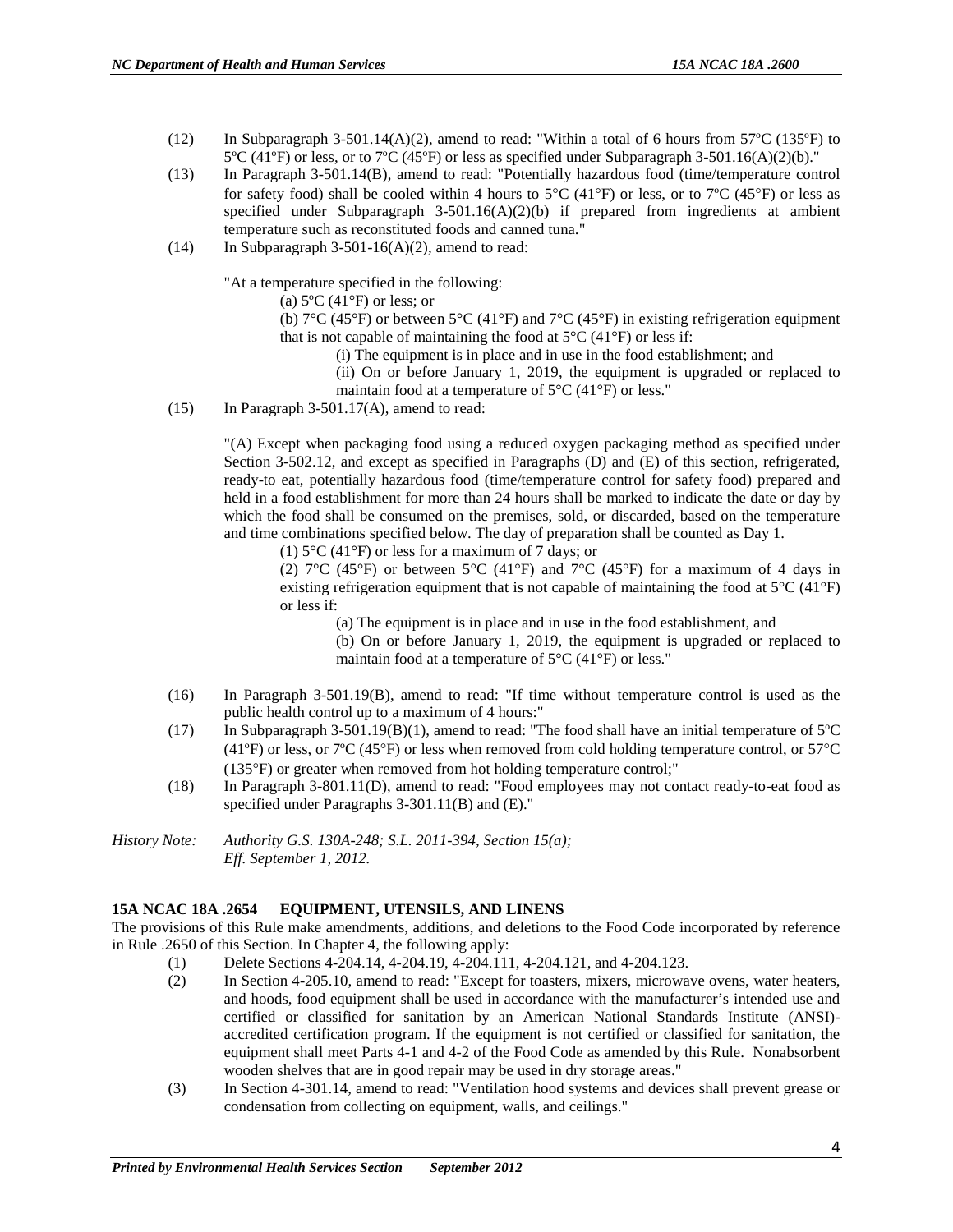*History Note: Authority G.S. 130A-248; S.L. 2011-394, Section 15(a); Eff. September 1, 2012.*

#### **15A NCAC 18A .2655 WATER, PLUMBING, AND WASTE**

The provisions of this Rule make amendments, additions, and deletions to the Food Code incorporated by reference in Rule .2650 of this Section. In Chapter 5, the following applies: Delete Paragraph 5-203.11(C) and Section 5- 501.14.

*History Note: Authority G.S. 130A-248; S.L. 2011-394, Section 15(a); Eff. September 1, 2012.*

#### **15A NCAC 18A .2656 PHYSICAL FACILITIES**

The provisions of this Rule make amendments, additions, and deletions to the Food Code incorporated by reference in Rule .2650 of this Section. In Chapter 6, the following apply:

- (1) Delete Section 6-202.17.
- (2) Delete Section 6-202.18.
- (3) In Paragraph  $6-501.115(B)$ , amend to read:

"Live animals are allowed in the following situations if the owner or operator does not permit animals to physically contact food, serving dishes, utensils, tableware, linens, unwrapped singleservice and single-use articles or other food service items that may result in contamination of food or food-contact surfaces and does not permit animals to physically contact employees engaged in the preparation or handling of food:

- (1) Fish or crustacea in aquariums or display tanks;
- (2) Patrol dogs accompanying police or security officers in offices and dining, sales, and storage areas; and sentry dogs in outside fenced areas;
- (3) Service animals accompanying persons with disabilities in areas that are not used for food preparation;
- (4) Dogs *(Canis lupus familiaris)* and cats *(Feliscatus)* in outdoor dining areas; provided that dogs and cats are physically restrained, and do not pass through any indoor areas of the food establishment. Except for service animals described in Subparagraph (3) of this Paragraph, nothing in this Rule prohibits a food establishment from prohibiting dogs and cats in outdoor dining areas; and
- (5) In areas that are not used for food preparation, storage, sales, display, or dining, in which there are caged animals or animals that are similarly confined, such as in a variety store that sells pets or a tourist park that displays animals."

*History Note: Authority G.S. 130A-248; S.L. 2011-394, Section 15(a); Eff. September 1, 2012.*

#### **15A NCAC 18A .2657 POISONOUS OR TOXIC MATERIALS**

The provisions of this Rule make amendments, additions, and deletions to the Food Code incorporated by reference in Rule .2650 of this Section. In Chapter 7, the following apply:

- (1) In Section 7-101.11, add at the end: "Only those pesticides that have been registered with the EPA and with the N.C. Department of Agriculture and Consumer Services shall be used. If the manufacturer's label is missing from a pesticide container, the container shall be identified with the manufacturer's product brand name, percentage of each active ingredient, and EPA registration number."
- (2) In Section 7-203.11, add at the end: "Sanitizing solutions shall not be stored in or dispensed from containers previously containing other poisonous or toxic materials."

*History Note: Authority G.S. 130A-248; S.L. 2011-394, Section 15(a); Eff. September 1, 2012.*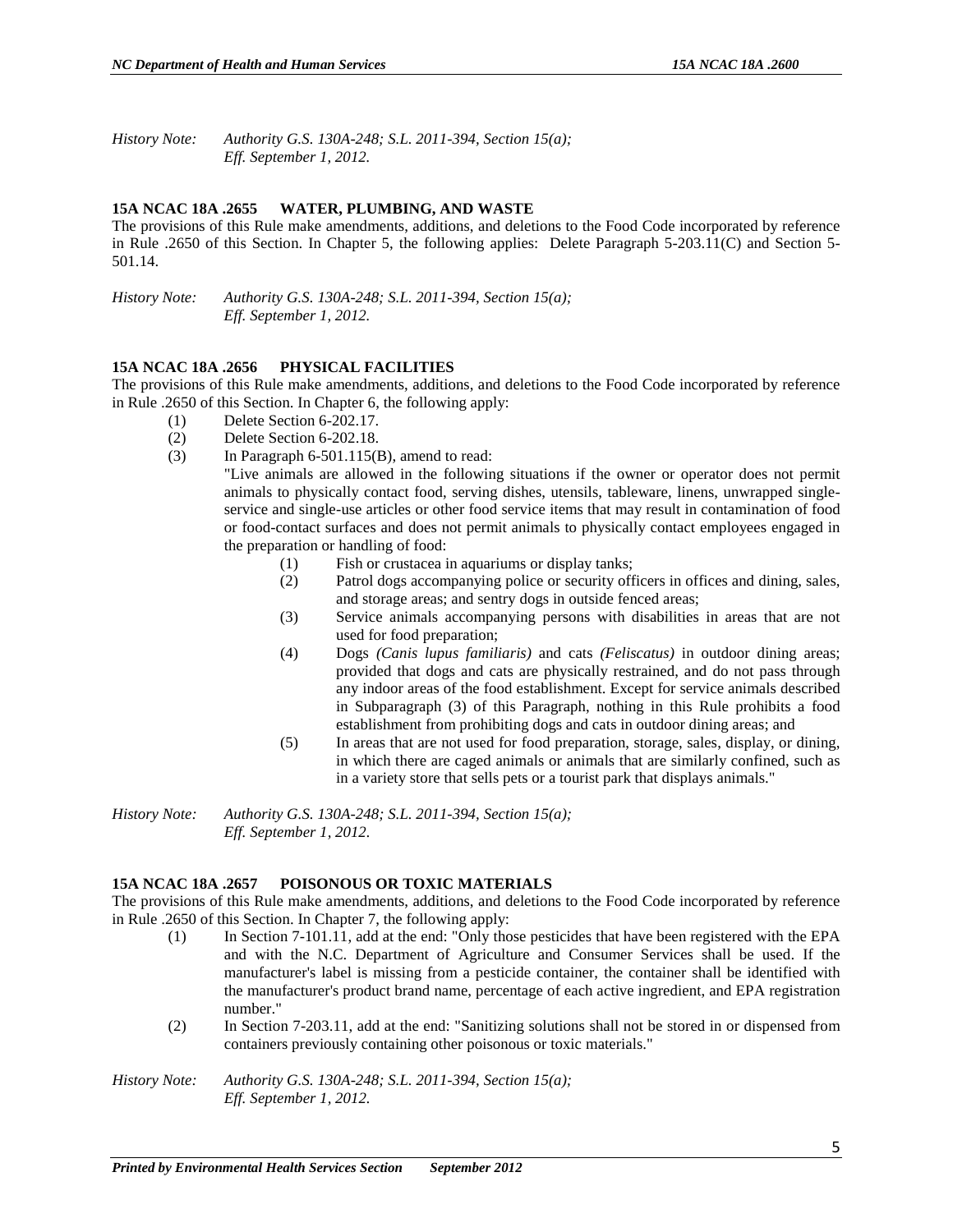#### **15A NCAC 18A .2658 COMPLIANCE AND ENFORCEMENT**

The provisions of this Rule make amendments, additions, and deletions to the Food Code incorporated by reference in Rule .2650 of this Section. In Chapter 8, the following apply:

- (1) In Section 8-103.10, add the following to the end: "Variance requests shall be submitted to a committee including a food scientist and representatives from industry and state and local public health agencies appointed by the Department."
- (2) In Section 8-201.11, add the following to the beginning: "Plans drawn to scale for franchised or chain food establishments shall be submitted for review and approval to the Environmental Health Services Branch, N.C. Division of Public Health. Plans drawn to scale for independent food establishments shall be submitted for review and approval to the local health department."
- (3) In Paragraph 8-201.12(A), amend to read: "Intended menu and plan review application;"
- (4) In Paragraph 8-302.14(G), amend to read: "A statement signed by the applicant that attests to the accuracy of the information provided in the application."
- (5) In Paragraph 8-302.14(G), delete (1) and (2).
- (6) In Section 8-303.20, delete "Permit Renewal" from the heading.
- (7) In Section 8-303.20, amend to read: "As applicable, the regulatory authority may issue a permit in accordance with 15A NCAC 18A .2659, to a new owner of an existing food establishment after an application is submitted, reviewed, and approved, and an inspection shows that the establishment is in compliance with this Code. If the establishment is not in compliance with the Code, a transitional permit may be issued in accordance with G.S. 130A-248 (b) and (c) and Rule .2659(b)."
- (8) Delete Section 8-304.10.
- (9) Delete Paragraph 8-304.11(A).
- (10) Delete Section 8-304.20.
- (11) In Section 8-401.10, delete (A) and replace with: "The regulatory authority shall inspect a food establishment in accordance with 10A NCAC 46 .0213."
- $(12)$  In Section 8-401.10, delete (B) and (C).
- (13) Delete Section 8-401.20.
- (14) Delete Section 8-402.10.
- (15) In Subparagraph 8-402.20(A)(1), amend to read: "The permit holder shall allow access to the regulatory authority as specified under Section 8-402.11 of the Code and G.S. 130A-17 and 130A-249."
- (16) In Subparagraph 8-402.20(A)(3), amend to read: "If access is denied, an administrative warrant may be obtained according to G.S. 15-27.2."
- (17) In Section 8-402.40, amend heading to read: "Administrative Warrant to Gain Access."
- (18) In Section 8-402.40, amend to read: "If denied access to a food establishment for an authorized purpose and after complying with Section 8-402.20 of the Food Code as amended by Rule .2658, the regulatory authority may issue, or apply for the issuance of, an administrative warrant to gain access as provided by G.S. 15-27.2."
- (19) In Section 8-403.20, delete the reference to Section 8-406.11.
- (20) Delete Section 8-406.11.
- (21) Delete Subpart 8-501.

*History Note: Authority G.S. 130A-248; S.L. 2011-394, Section 15(a); Eff. September 1, 2012.*

#### **15A NCAC 18A .2659 PERMITS**

(a) No permit for a food establishment shall be issued to a person until an evaluation by the regulatory authority shows that the establishment complies with this Section. However, the regulatory authority shall allow a period of 210 days after the date of issuance to comply with the certified food protection manager requirements in Sections 2- 102.11 and 2-102.12 of the Food Code as amended by Rule .2652 of this Section.

(b) Upon transfer of ownership of an existing food establishment, the regulatory authority shall complete an evaluation. If the establishment satisfies all the requirements of the rules, a permit shall be issued. If the establishment does not satisfy all the requirements of the rules, a permit shall not be issued. A transitional permit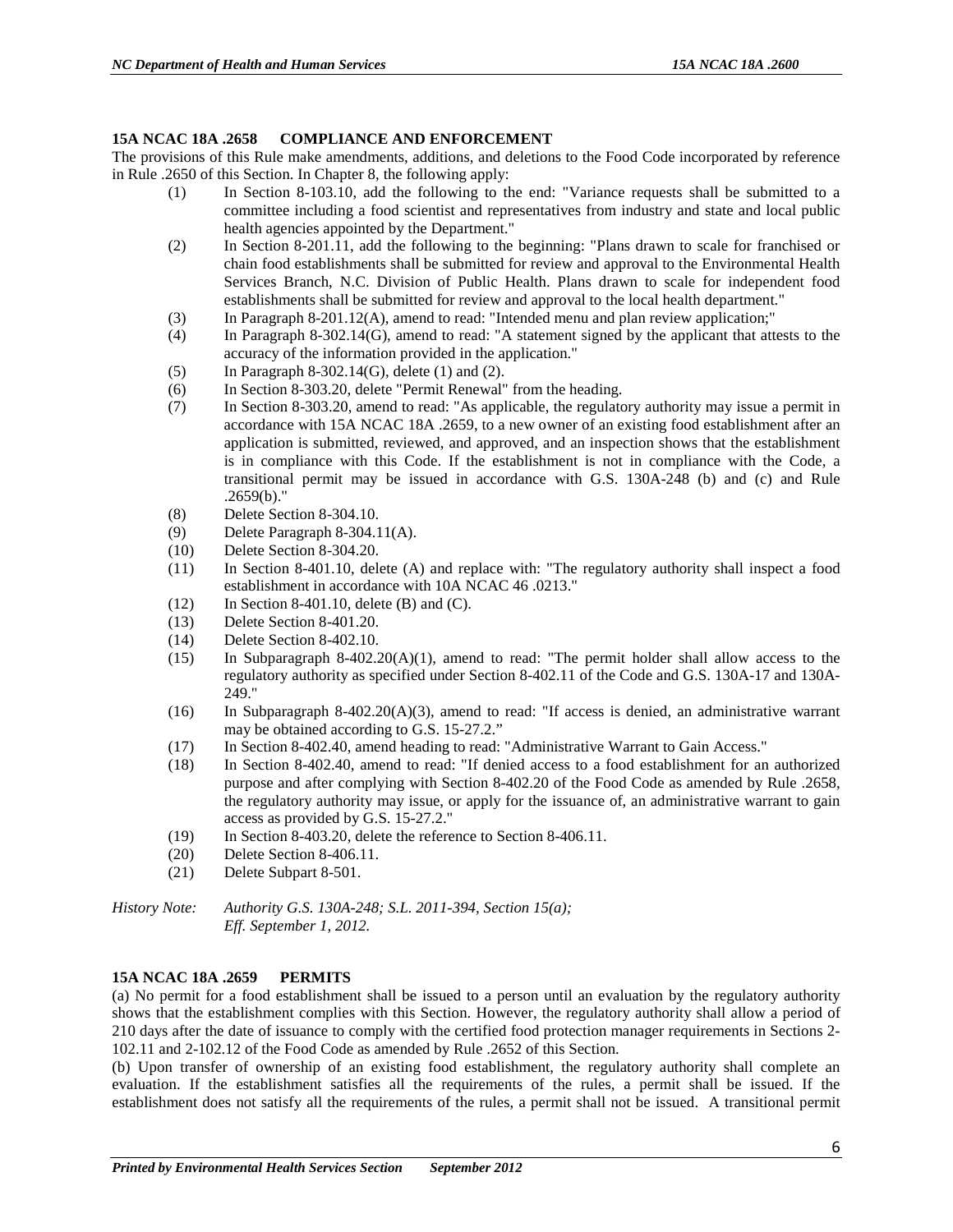shall be issued if the regulatory authority determines that the noncompliant items are construction or equipment problems that do not represent a threat to public health or no certified food protection manager is on the premises. The transitional permit shall expire 180 days after the date of issuance unless suspended or revoked before that date and shall not be renewed. Upon expiration of the transitional permit, the permit holder shall have corrected the noncompliant items and obtained a permit or the food establishment shall not continue to operate.

(c) The regulatory authority shall impose conditions on the issuance of a permit or transitional permit if necessary to ensure that a food establishment remains in compliance with this Section. Conditions may be specified for one or more of the following areas:

- (1) The number of seats or consumers served.
- (2) The categories of food served.
- (3) Time schedules in completing minor construction items.
- (4) Modification or maintenance of water supplies.
- (5) Use of facilities for more than one purpose.
- (6) Continuation of contractual arrangements upon which basis the permit was issued.
- (7) Submission and approval of plans for renovation.
- (8) Any other areas necessary for a food establishment to remain in compliance with this Section.

(d) If a permit or transitional permit has been suspended, the suspension shall be lifted if the regulatory authority has evaluated the food establishment and found that the violations causing the suspension have been corrected. If a permit or transitional permit has been revoked, a new permit shall be issued only after the regulatory authority has evaluated the food establishment and found it to comply with all applicable rules. The evaluations shall be conducted within 15 days after the request is made by the permit holder.

*History Note: Authority G.S. 130A-248; S.L. 2011-394, Section 15(a); Eff. September 1, 2012.*

#### **15A NCAC 18A .2660 PUBLIC DISPLAY OF GRADE CARDS**

(a) Upon initial inspection of a food establishment or if a renovation or other change in the establishment makes the grade card inconspicuous, the regulatory authority shall designate the location for posting the grade card. The grade card shall be located in a conspicuous place where it may be readily observed by the public upon entering the food establishment. If the person in charge of the food establishment objects to the location designated by the regulatory authority then the person in charge may suggest an alternative location which meets the criteria of this Rule.

(b) When an inspection of a food establishment is made, the regulatory authority shall remove the existing grade card, issue a new grade card, and post the new grade card in the same location where the grade card was previously posted as long as that location remains conspicuous. The person in charge of the food establishment shall keep the grade card posted at the designated location at all times. The grade card may be posted in another location which meets the criteria of this Rule if agreed upon by the person in charge and the regulatory authority.

(c) On a mobile food unit and pushcart, the grade card shall be located where it is visible to the public when purchasing food. The grade card shall be maintained on the mobile food unit and pushcart and may be removed during transport to operating locations and the person in charge shall repost the grade card in the original location prior to commencing operation.

*History Note: Authority G.S. 130A-248; S.L. 2011-394, Section 15(a); Eff. September 1, 2012.*

#### **15A NCAC 18A .2661 INSPECTIONS AND REINSPECTIONS**

(a) Upon entry into a food establishment, the regulatory authority shall provide identification and the purpose in visiting that establishment. The regulatory authority shall inquire as to the identity of the person in charge and invite the person in charge to accompany the regulatory authority during the inspection. If no employee is identified as the person in charge, the regulatory authority shall invite an employee to accompany the regulatory authority on the inspection. Following the inspection, the regulatory authority shall offer to review the results of the inspection with the person in charge or employee, as applicable.

(b) The grading of food establishments shall be conducted using an inspection form furnished by the regulatory authority. The form shall provide for the following information:

(1) The name and mailing address of the food establishment;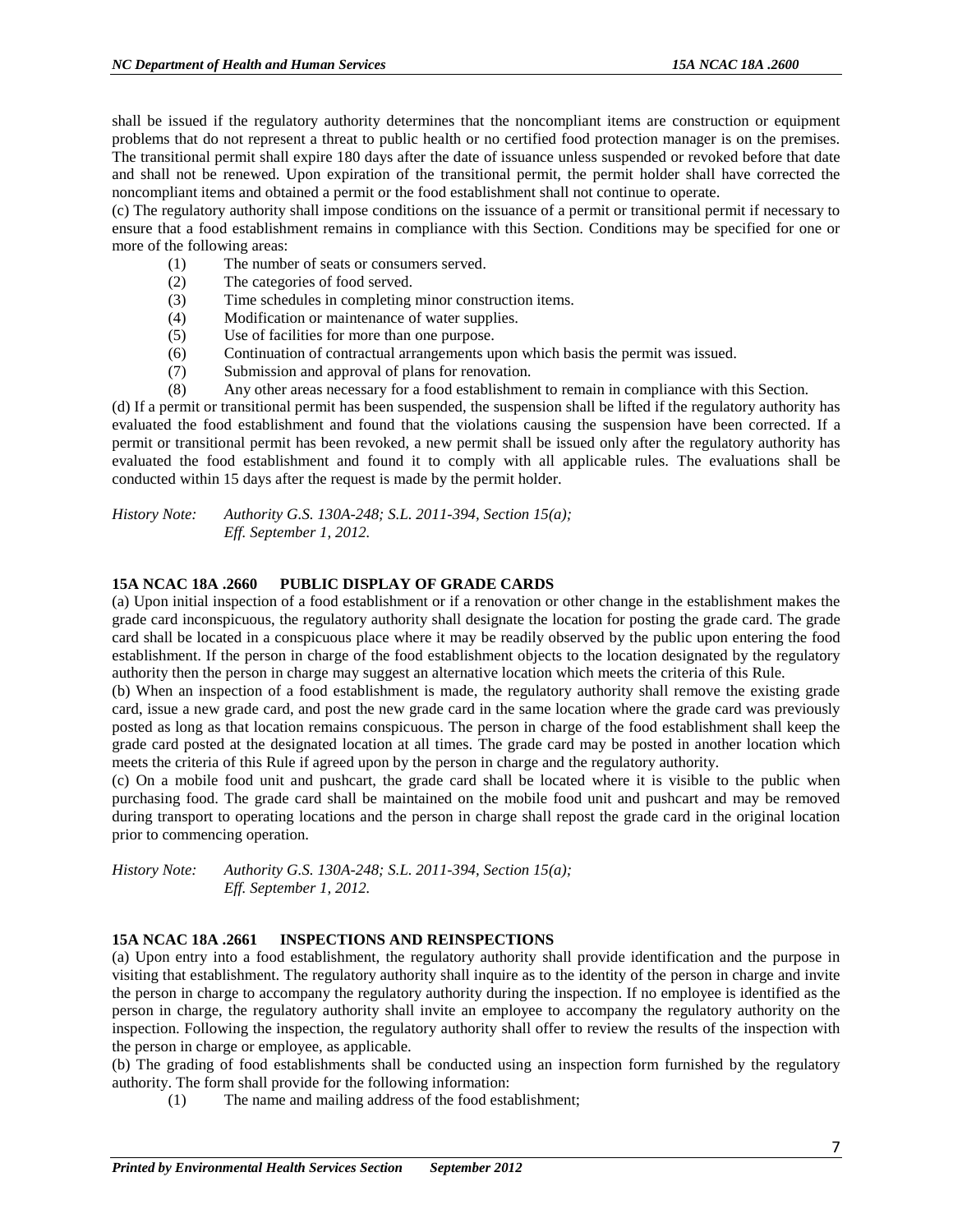- (2) The name of the permit holder;
- (3) The permit status and score given;
- (4) Standards of construction and operation as listed in .2651 through .2676 of this Section;
- (5) An explanation for all points deducted;
- (6) The signature of the regulatory authority; and
- (7) The date.

(c) The grading of food establishments shall be based on the standards of operation and construction as set forth in Rules .2650 through .2676 of this Section.

(d) The Food Establishment Inspection form shall be used to document points assessed for violation of the rules of this Section as follows:

- (1) Violation of Chapter 2 of the Food Code as amended by Rule .2652 of this Section related to person in charge present, certification by accredited program or performs duties shall equal no more than 2 points.
- (2) Violation of Chapter 2 of the Food Code as amended by Rule .2652 of this Section related to management awareness, policy present, and allergy awareness shall equal no more than 3 points.
- (3) Violation of Chapter 2 of the Food Code as amended by Rule .2652 of this Section related to proper use of reporting, restriction, and exclusion shall equal no more than 3 points.
- (4) Violation of Chapters 2 and 3 of the Food Code as amended by Rules .2652 and .2653 of this Section related to proper eating, tasting, drinking, or tobacco use shall equal no more than 2 points.
- (5) Violation of Chapter 2 of the Food Code as amended by Rule .2652 of this Section related to no discharge from eyes, nose, and mouth shall equal no more than 1 point.
- (6) Violation of Chapter 2 of the Food Code as amended by Rule .2652 of this Section related to hands clean and properly washed shall equal no more than 4 points.
- (7) Violation of Chapter 3 of the Food Code as amended by Rule .2653 of this Section related to no bare hand contact with ready-to-eat food or approved alternate method properly followed shall equal no more than 3 points.
- (8) Violation of Chapters 5 and 6 of the Food Code as amended by Rules .2655 and .2656 of this Section related to handwashing facilities supplied and accessible shall equal no more than 2 points.
- (9) Violation of Chapters 3 and 5 of the Food Code as amended by Rules .2653 and .2655 of this Section related to food obtained from an approved source shall equal no more than 2 points.
- (10) Violation of Chapter 3 of the Food Code as amended by Rule .2653 of this Section related to food received at proper temperature shall equal no more than 2 points.
- (11) Violation of Chapter 3 of the Food Code as amended by Rule .2653 of this Section related to food in good condition, safe, and unadulterated shall equal no more than 2 points.
- (12) Violation of Chapter 3 of the Food Code as amended by Rule .2653 of this Section related to required records available, shellstock tags, and parasite destruction shall equal no more than 2 points.
- (13) Violation of Chapter 3 of the Food Code as amended by Rule .2653 of this Section related to food separated and protected shall equal no more than 3 points.
- (14) Violation of Chapter 4 of the Food Code as amended by Rule .2654 of this Section related to foodcontact surfaces cleaned and sanitized shall equal no more than 3 points.
- (15) Violation of Chapter 3 of the Food Code as amended by Rule .2653 of this Section related to disposition of returned, previously served, reconditioned, and unsafe food shall equal no more than 2 points.
- (16) Violation of Chapter 3 of the Food Code as amended by Rule .2653 of this Section related to cooking time and temperatures shall equal no more than 3 points.
- (17) Violation of Chapter 3 of the Food Code as amended by Rule .2653 of this Section related to reheating for hot holding shall equal no more than 3 points.
- (18) Violation of Chapter 3 of the Food Code as amended by Rule .2653 of this Section related to cooling time and temperatures shall equal no more than 3 points.
- (19) Violation of Chapter 3 of the Food Code as amended by Rule .2653 of this Section related to hot holding temperatures shall equal no more than 3 points.
- (20) Violation of Chapter 3 of the Food Code as amended by Rule .2653 of this Section related to cold holding temperatures shall equal no more than 3 points.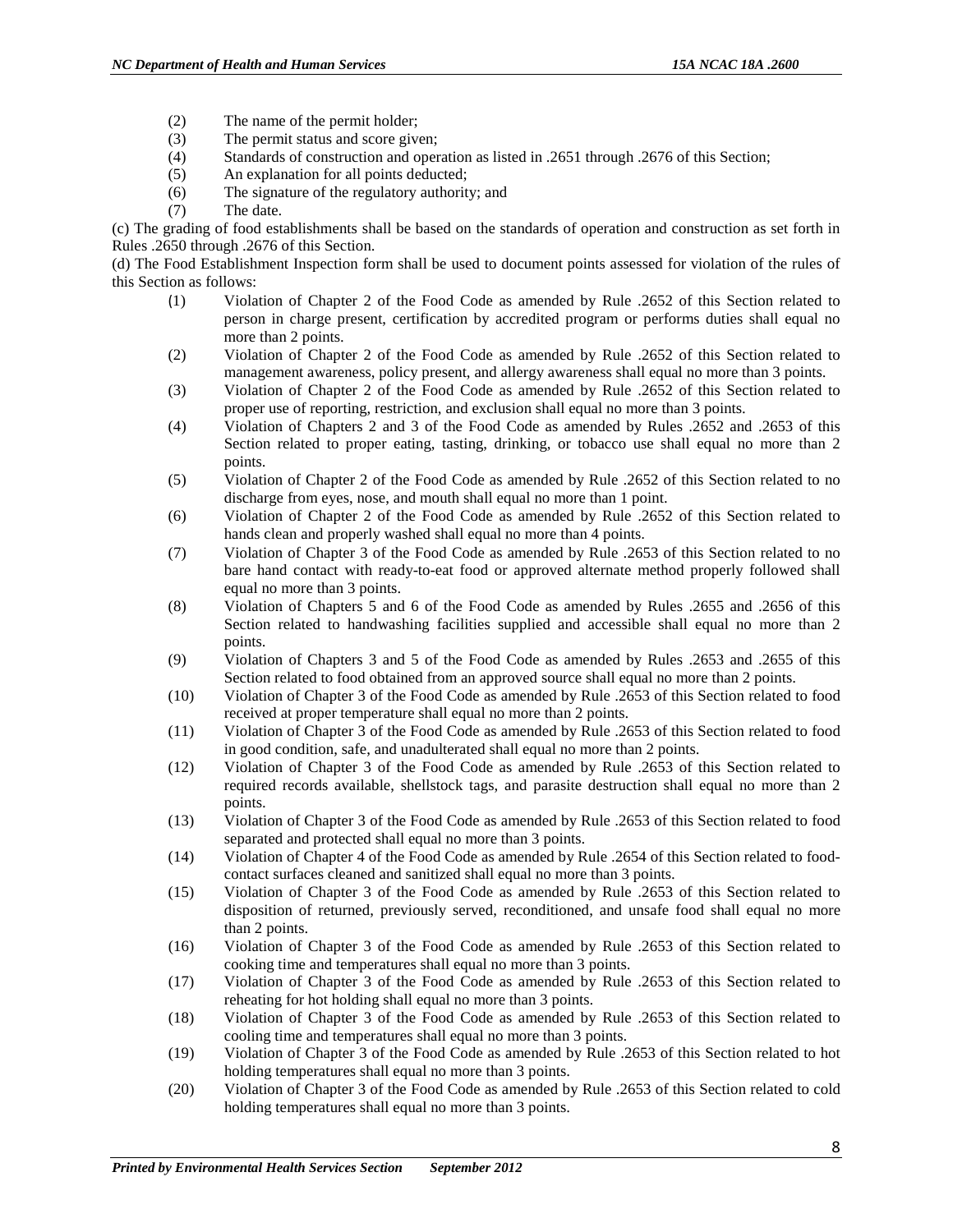- (21) Violation of Chapter 3 of the Food Code as amended by Rule .2653 of this Section related to date marking and disposition shall equal no more than 3 points.
- (22) Violation of Chapter 3 of the Food Code as amended by Rule .2653 of this Section related to time as a public health control procedures and records shall equal no more than 2 points.
- (23) Violation of Chapter 3 of the Food Code as amended by Rule .2653 of this Section related to consumer advisory provided for raw or undercooked foods shall equal no more than 1 point.
- (24) Violation of Chapter 3 of the Food Code as amended by Rule .2653 of this Section related to pasteurized foods used and prohibited foods not offered shall equal no more than 3 points.
- (25) Violation of Chapter 3 of the Food Code as amended by Rule .2653 of this Section related to food additives approved and properly used shall equal no more than 1 point.
- (26) Violation of Chapter 7 of the Food Code as amended by Rule .2657 of this Section related to toxic substances properly identified, stored, and used shall equal no more than 2 points.
- (27) Violation of Chapters 3, 4 and 8 of the Food Code as amended by Rules .2653, .2654, and .2658 of this Section related to compliance with variance, specialized process, and HACCP plan shall equal no more than 2 points.
- (28) Violation of Chapter 3 of the Food Code as amended by Rule .2653 of this Section related to pasteurized eggs used where required shall equal no more than 1 point.
- (29) Violation of Chapters 3 and 5 of the Food Code as amended by Rules .2653 and .2655 of this Section related to water from an approved source shall equal no more than 2 points.
- (30) Violation of Chapter 8 of the Food Code as amended by Rule .2658 of this Section related to variance obtained for specialized processing methods shall equal no more than 1 point.
- (31) Violation of Chapters 3 and 4 of the Food Code as amended by Rules .2653 and .2654 of this Section related to proper cooling methods used or adequate equipment for temperature control shall equal no more than 1 point.
- (32) Violation of Chapter 3 of the Food Code as amended by Rule .2653 of this Section related to plant food properly cooked for hot holding shall equal no more than 1 point.
- (33) Violation of Chapter 3 of the Food Code as amended by Rule .2653 of this Section related to approved thawing methods used shall equal no more than 1 point.
- (34) Violation of Chapter 4 of the Food Code as amended by Rule .2654 of this Section related to thermometers provided and accurate shall equal no more than 1 point.
- (35) Violation of Chapter 3 of the Food Code as amended by Rule .2653 of this Section related to food properly labeled or original container shall equal no more than 2 points.
- (36) Violation of Chapters 2 and 6 of the Food Code as amended by Rules .2652 and .2656 of this Section related to insects and rodents not present or no unauthorized animals or persons shall equal no more than 2 points.
- (37) Violation of Chapters 3 and 6 of the Food Code as amended by Rules .2653 and .2656 of this Section related to contamination prevented during food preparation, storage, and display shall equal no more than 2 points.
- (38) Violation of Chapter 2 of the Food Code as amended by Rule .2652 of this Section related to personal cleanliness shall equal no more than 1 point.
- (39) Violation of Chapters 3 and 4 of the Food Code as amended by Rules .2653 and .2654 of this Section related to wiping cloths properly used and stored shall equal no more than 1 point.
- (40) Violation of Chapters 3 and 7 of the Food Code as amended by Rules .2653 and .2657 of this Section related to washing fruits and vegetables shall equal no more than 1 point.
- (41) Violation of Chapter 3 of the Food Code as amended by Rule .2653 of this Section related to inuse utensils properly stored shall equal no more than 1 point.
- (42) Violation of Chapter 4 of the Food Code as amended by Rule .2654 of this Section related to utensils, equipment, and linens properly stored, dried and handled shall equal no more than 1 point.
- (43) Violation of Chapter 4 of the Food Code as amended by Rule .2654 of this Section related to single-use and single-service articles properly stored and used shall equal no more than 1 point.
- (44) Violation of Chapter 3 of the Food Code as amended by Rule .2653 of this Section related to gloves used properly shall equal no more than 1 point.
- (45) Violation of Chapters 3 and 4 of the Food Code as amended by Rules .2653 and .2654 of this Section related to equipment, food and non-food contact surfaces approved, cleanable, properly designed, constructed and used shall equal no more than 2 points.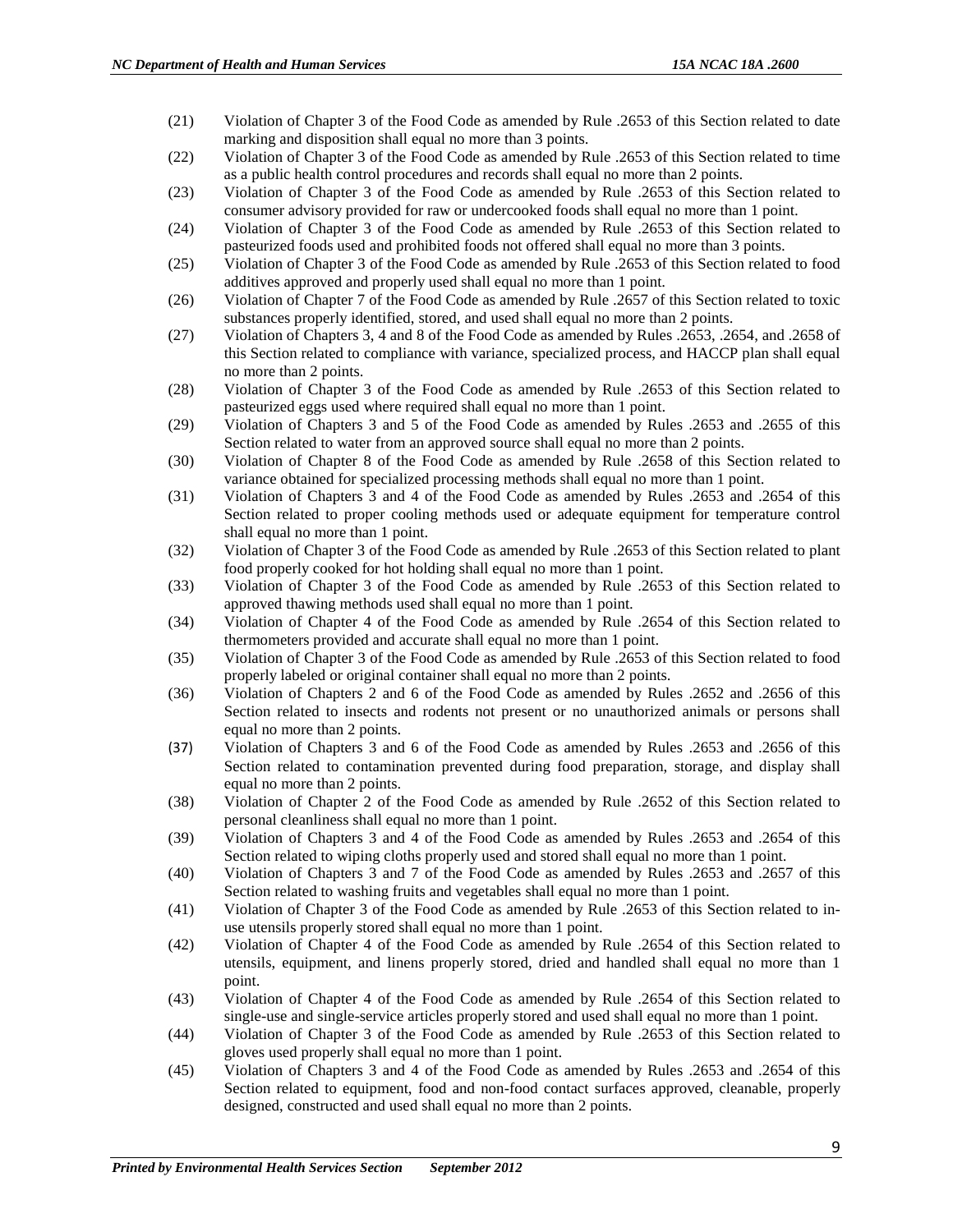- (46) Violation of Chapter 4 of the Food Code as amended by Rule .2654 of this Section related to warewashing facilities installed, maintained, used, and test strips shall equal no more than 1 point.
- (47) Violation of Chapter 4 of the Food Code as amended by Rule.2654 of this Section related to nonfood contact surfaces clean shall equal no more than 1 point.
- (48) Violation of Chapter 5 of the Food Code as amended by Rule .2655 of this Section related to hot and cold water available and adequate pressure shall equal no more than 2 points.
- (49) Violation of Chapter 5 of the Food Code as amended by Rule .2655 of this Section related to plumbing installed and proper backflow devices shall equal no more than 2 points.
- (50) Violation of Chapter 5 of the Food Code as amended by Rule .2655 of this Section related to sewage and wastewater properly disposed shall equal no more than 2 points.
- (51) Violation of Chapters 5 and 6 of the Food Code as amended by Rules .2655 and .2656 of this Section related to toilet facilities properly constructed, supplied, and cleaned shall equal no more than 1 point.
- (52) Violation of Chapters 5 and 6 of the Food Code as amended by Rules .2655 and .2656 of this Section related to garbage and refuse properly disposed and facilities maintained shall equal no more than 1 point.
- (53) Violation of Chapters 4 and 6 of the Food Code as amended by Rules .2654 and .2656 of this Section related to physical facilities installed, maintained, and clean shall equal no more than 1 point.
- (54) Violation of Chapters 4 and 6 of the Food Code as amended by Rules .2654 and .2656 of this Section related to meets ventilation and lighting requirements and designated areas used shall equal no more than 1 point.

(e) In filling out the inspection form, points may be deducted only once for a single occurrence or condition existing within or outside of the food establishment. Deductions shall be based on actual violations of the rules of this Section observed during the inspection. The regulatory authority shall take zero, one-half, or a full deduction of points depending upon the severity or the recurring nature of the core item violations. Priority items or priority foundation items may be corrected during the inspection and no more than one-half of the total point value shall be deducted when the violation meets the following criteria:

- (1) The priority item or priority foundation item violation was not documented on the previous inspection; and
- (2) Correction of the item is documented on the inspection form.

(f) At the time of inspection, if a priority item or priority foundation item violation is observed and not corrected, the regulatory authority shall take one-half or a full deduction of points depending upon the severity or the recurring nature of the violation. The regulatory authority shall specify a time frame of no more than 10 calendar days to correct the priority items or priority foundation items.

(g) In determining whether items or areas of a food establishment are clean for purposes of enforcing the rules set forth in this Section and grading a food establishment, the regulatory authority shall consider, among other things:

- (1) The age of the accumulated material;
- (2) The relative percentage of items which are clean and not clean;
- (3) The cleaning practices of the food establishment; and
- (4) The health risk posed by the circumstances.

(h) Upon request of the permit holder or his or her representative a reinspection shall be made. In the case of a food establishment that requests an inspection for the purpose of raising the alphabetical grade, and that holds an unrevoked permit, the regulatory authority shall make an unannounced inspection within 15 days from the date of the request.

(i) In the case of food establishments that have been closed for failure to comply with the rules of this Section, a reinspection to consider the issuance or reissuance of a permit shall be made at the earliest convenience of the regulatory authority.

*History Note: Authority G.S. 130A-248; S.L. 2011-394, Section 15(a); Eff. September 1, 2012.*

#### **15A NCAC 18A .2662 GRADING**

(a) The grading of food establishments is based on a system of scoring. A food establishment that earns a score of at least: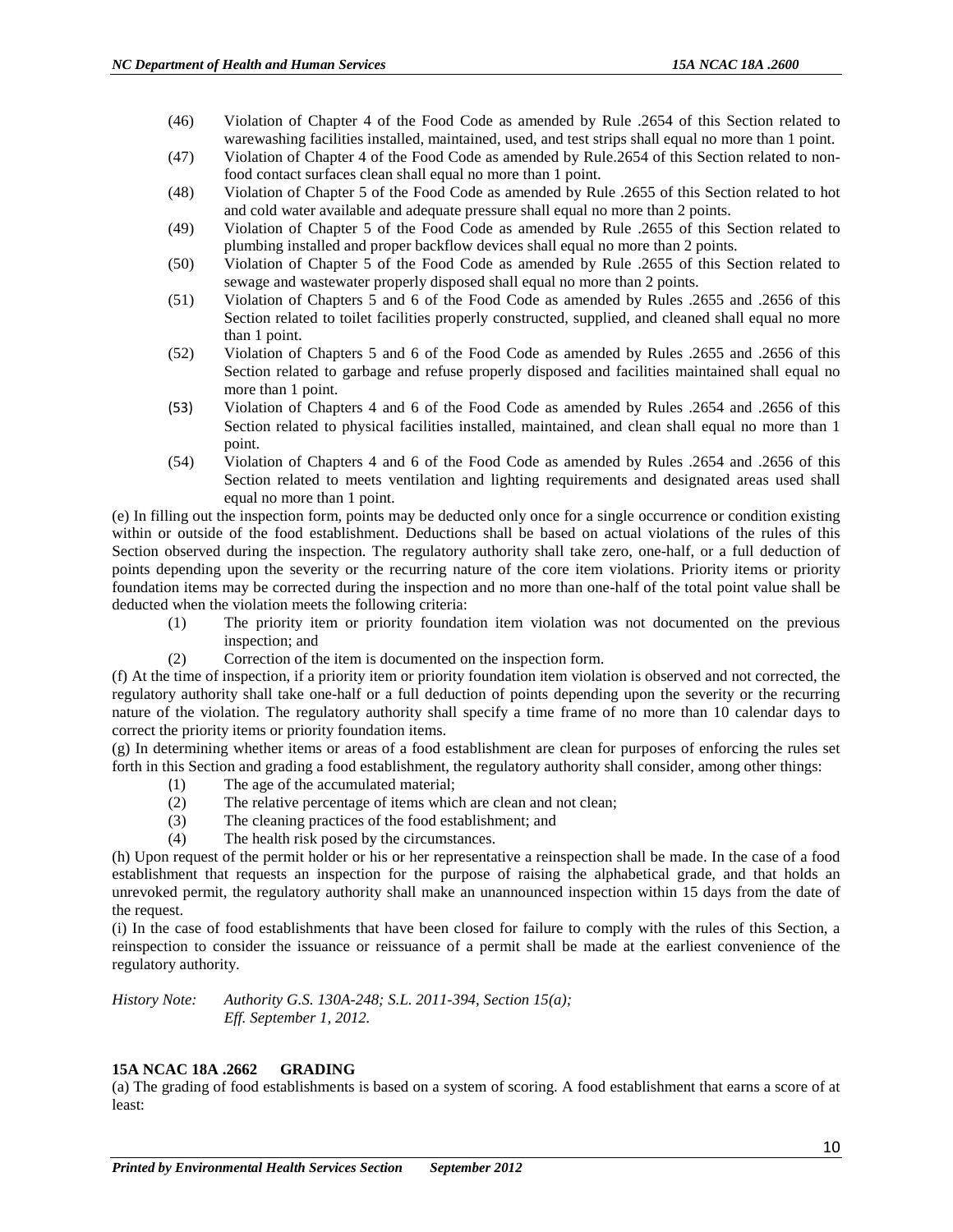- (1) 90 percent shall receive a grade A;
- (2) 80 percent and less than 90 percent shall receive a grade B;
- (3) 70 percent and less than 80 percent shall receive a grade C.

Permits shall be immediately revoked in accordance with G.S. 130A-23(d) for food establishments receiving a score of less than 70 percent.

(b) The posted grade card shall be black on a white background. All graphics, letters, and numbers for the grade card shall be approved as meeting the standards in this Paragraph by the State. The alphabetical and numerical rating shall be 1.5 inches in height. No other public displays representing sanitation level of the establishment may be posted by the regulatory authority, except for sanitation awards issued by the local health department. Sanitation awards shall be in a different color and size from the grade card and must be labeled as an award.

*History Note: Authority G.S. 130A-248; S.L. 2011-394, Section 15(a); Eff. September 1, 2012.*

#### **15A NCAC 18A .2663 OUTDOOR DINING AND BEVERAGE FACILITIES**

(a) A food establishment may provide outdoor dining and beverage service.

(b) Beverages may be prepared outdoors if all equipment and utensils are provided with overhead protection.

(c) Portable cooking, food, and beverage serving facilities shall be allowed for food service provided to a club, organization, or private individual as a planned event and from which the public is excluded. All open food and utensils shall be provided with overhead protection or otherwise equipped with individual covers such as domes, chafing lids, or cookers with hinged lids.

(d) Food and beverage equipment and supplies shall be located in enclosed areas and protected from environmental contamination when not in operation.

*History Note: Authority G.S. 130A-248; S.L. 2011-394, Section 15(a); Eff. September 1, 2012.*

#### **15A NCAC 18A .2664 SUPPLEMENTAL COOKING ROOMS**

The following construction standards apply to food establishments cooking on grills, pits, or fireplaces in supplemental cooking rooms:

- (1) Grills, pits, and fireplaces shall be kept clean, maintained in good repair, and located in an enclosed room as specified in Sections 6-202.15 and 6-202.16 of the Food Code as amended by Rule .2656 of this Section and shall comply with Parts 4-1 and 4-2 of the Food Code as amended by Rule .2654 of this Section.
- (2) Walls and ceilings shall be kept clean and in good repair.
- (3) Floors shall be constructed of easily cleanable concrete or equal and graded to drain.
- (4) Water under pressure shall be provided for floor cleaning.
- (5) Ventilation systems and devices shall prevent grease or condensation from collecting on walls and ceilings.
- (6) A handwashing sink shall be provided as specified in Section 5-202.12 of the Food Code as amended by Rule .2655 of this Section.
- (7) Lighting shall comply with Sections 6-202.11 and 6-303.11 of the Food Code as amended by Rule .2656 of this Section.
- (8) All food shall be processed in an area meeting the requirements for operation and construction as set forth in Rules .2650 through .2657 of this Section.

*History Note: Authority G.S. 130A-248; S.L. 2011-394, Section 15(a); Eff. September 1, 2012.*

#### **15A NCAC 18A .2665 TEMPORARY FOOD ESTABLISHMENT AND TEMPORARY FOOD ESTABLISHMENT COMMISSARY PERMIT REQUIREMENTS**

(a) A permit shall be issued by the regulatory authority to each temporary food establishment and temporary food establishment commissary that complies with Rules .2665 through .2669 of this Section. Temporary food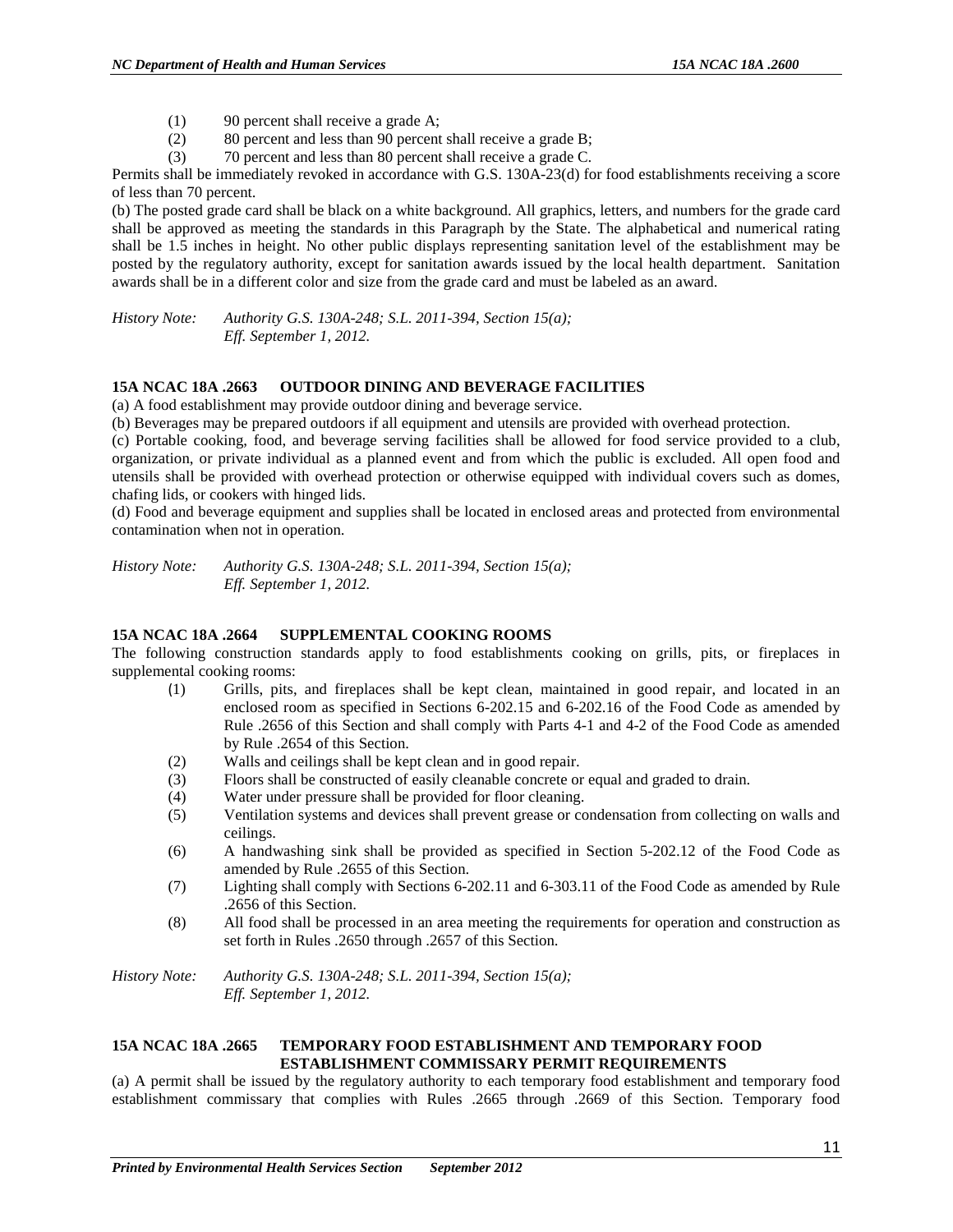establishments and temporary food establishment commissaries are not eligible for transitional permits. A single permit shall be issued for a temporary food establishment that does not operate consecutive days as long as the total number of days does not exceed 21. The permit shall be posted in a conspicuous place designated by the regulatory authority. The permit shall include:

- (1) Name and location of the temporary food establishment and temporary food establishment commissary;
- (2) Permit holder;
- (3) Name and location of the event;
- (4) Dates of operation; and
- (5) Any other conditions necessary to remain in compliance with this Section.
- (b) No food preparation shall occur prior to a permit being issued by the regulatory authority.

(c) When affiliated with a temporary food establishment for an event where the food will be served, a temporary food establishment commissary permit for prior food preparation may be issued for advance or off-site preparation. A temporary food establishment commissary may commence operation no more than 7 days prior to the event and operate for the length of the event up to a time period not to exceed 21 consecutive days.

(d) Temporary food establishments and temporary food establishment commissaries shall make application to the regulatory authority no fewer than 15 calendar days prior to commencing operation. This 15-day requirement does not prohibit the submission of applications for substitute vendors provided that these applications are submitted no fewer than 3 business days prior to the event. Applications shall be submitted to the regulatory authority and shall include the following:

- (1) Name, mailing address, and telephone number of the permit holder of the temporary food establishment or temporary food establishment commissary;
- (2) Name and location of the event at which the temporary food establishment operated immediately prior to the current event for which applying, if applicable;
- (3) Name, mailing address, and telephone number of the event organizer;
- (4) Event name, location, dates, and hours of operation;
- (5) Proposed menu, food handling procedures, including anticipated food volume and sources;
- (6) Food equipment list;
- (7) Proposed water supply;
- (8) Provisions for sewage and other waste disposal; and
- (9) Any information necessary to ensure compliance.

(e) The regulatory authority shall require documentation to verify any provision of Rules .2665 through .2669 of this Section.

(f) The regulatory authority may condition the permit to ensure compliance with Rules .2665 through .2669 of this Section.

*History Note: Authority G.S. 130A-248; S.L. 2011-394, Section 15(a); Eff. September 1, 2012.*

#### **15A NCAC 18A .2666 TEMPORARY FOOD ESTABLISHMENT FOOD HANDLING REQUIREMENTS**

(a) All sources of food in temporary food establishments shall comply with Chapter 3 of the Food Code as amended by Rule .2653.

(b) Raw meat, poultry, and fish in temporary food establishments shall be purchased in ready-to-cook portions, except that cutting and skewering shall be allowed where evaluation by the regulatory authority determines sufficient preparation areas and food equipment are provided.

(c) Salads containing ingredients that are cooked and cooled shall not be prepared in the temporary food establishment or temporary food establishment commissary, but may be served.

(d) Shellstock and shucked shellfish in temporary food establishments shall comply with Chapter 3 of the Food Code as amended by Rule .2653 of this Section.

(e) All food in temporary food establishments shall be protected in accordance with Chapter 3 of the Food Code as amended by Rule .2653 of this Section and the following also apply:

(1) The regulatory authority may approve food preparation and storage for a temporary food establishment at a permitted temporary food establishment commissary or other permitted food establishment;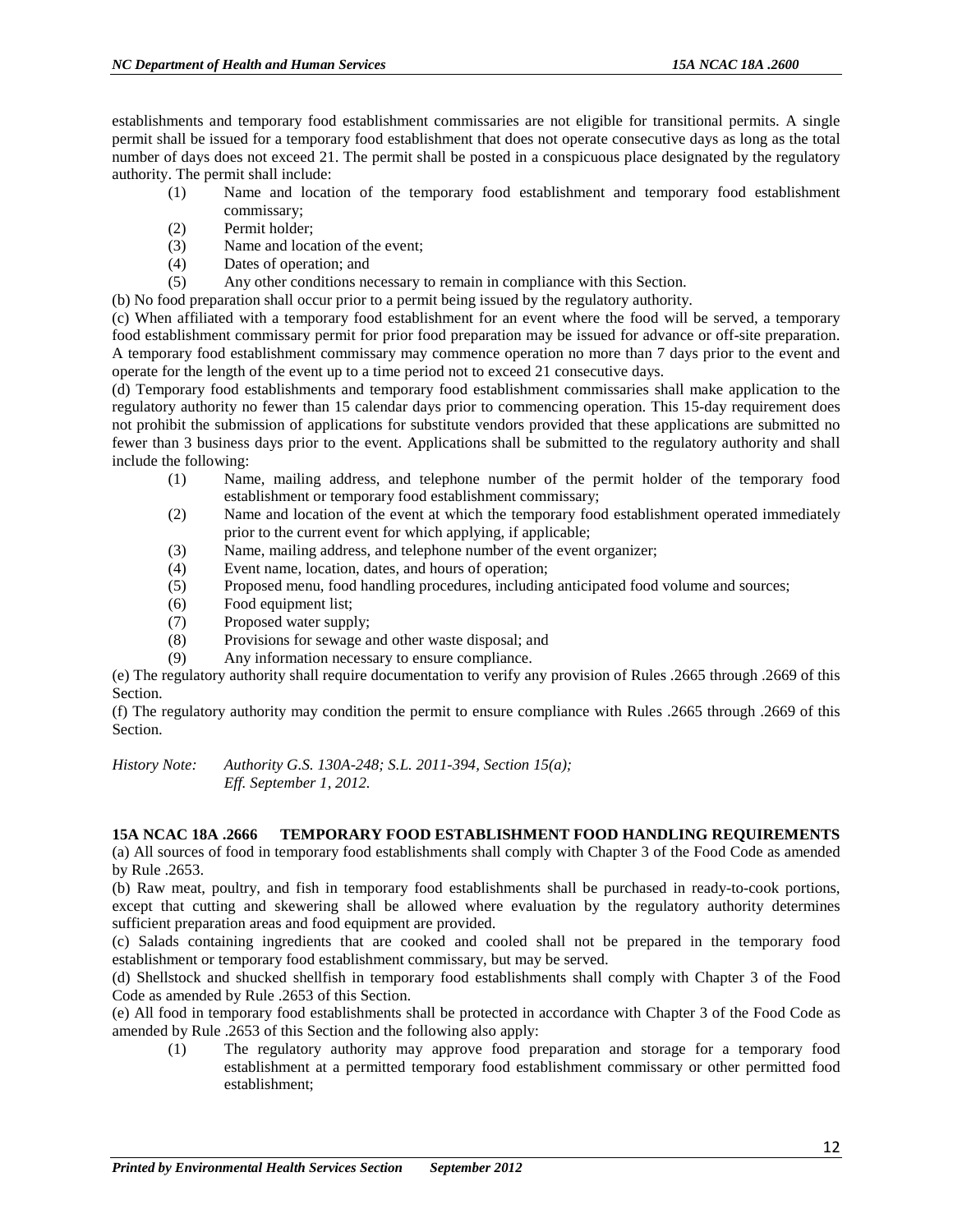- (2) Temporary food establishment or temporary food establishment commissary operations shall not be conducted in any room or area used for purposes not related to the temporary food establishment or other permitted food establishment;
- (3) Food shall be secured in a manner to prevent tampering and contamination at all times;
- (4) Ready-to-eat food shall not be stored in direct contact with ice; non-mechanical coolers must be provided with a drainage port;
- (5) All food shall be stored above the ground or floor and arranged to prevent contamination of foods;
- (6) Potentially hazardous food (time/temperature control for safety food) that has been heated at the temporary food establishment or temporary food establishment commissary shall not be sold or held for use on subsequent days. Approval shall be granted to allow cooling and reheating of potentially hazardous food (time/temperature control for safety food) if the food can be handled in accordance with the rules of this Section; and
- (7) The regulatory authority shall further limit the food to be prepared or served, based on methods of preparation and the adequacy of facilities, equipment, utensils, and available utilities.

(f) Food prepared at a previous event or potentially hazardous food (time/temperature control for safety food) removed from original packaging shall not be served at a subsequent event in a temporary food establishment.

*History Note: Authority G.S. 130A-248; S.L. 2011-394, Section 15(a); Eff. September 1, 2012.*

#### **15A NCAC 18A .2667 TEMPORARY FOOD ESTABLISHMENT EMPLOYEE REQUIREMENTS**

(a) Food employees in temporary food establishments shall wear effective hair restraints, clean outer clothing, and maintain good hygienic practices as specified in Part 2-4 of the Food Code as amended by Rule .2652 of this Section.

(b) Employees in temporary food establishments shall wash their hands in a handwashing facility before starting work, after each visit to the toilet, and as often as necessary to remove soil and contamination.

(c) Employees in temporary food establishments shall not use tobacco in any form or consume food in food preparation, storage or serving areas, utensil washing, or utensil storage areas.

(d) Employees in temporary food establishments may consume beverages in the food establishment only if covered and consumed in a manner to prevent contamination of food and food-contact surfaces.

(e) Employees in temporary food establishments shall comply with the requirements in Subpart 2-201 of the Food Code as amended by Rule .2652 of this Section.

*History Note: Authority G.S. 130A-248; S.L. 2011-394, Section 15(a); Eff. September 1, 2012.*

#### **15A NCAC 18A .2668 TEMPORARY FOOD ESTABLISHMENT EQUIPMENT AND UTENSIL REQUIREMENTS**

(a) Equipment and utensils in temporary food establishments shall be kept clean and maintained in good repair. Those surfaces that come into contact with food, drink, or utensils shall comply with Parts 4-1 and 4-2 of the Food Code as amended by Rule .2654 of this Section.

(b) Equipment and utensils in temporary food establishments shall be cleaned, sanitized, stored, and handled in accordance with Parts 4-6 and 4-7 of the Food Code as amended by Rule .2654 of this Section.

(c) When multi-use utensils other than eating and drinking utensils are used in temporary food establishments, three basins of sufficient size to submerge, wash, rinse, and sanitize utensils shall be provided. Other equivalent products and procedures may be used in accordance with Part 4-7 of the Food Code as amended by Rule .2654 of this Section. At least one drainboard, table, or counter space shall be provided for air-drying.

(d) When multi-use eating and drinking utensils are used in temporary food establishments, a three-compartment sink of sufficient size to submerge, wash, rinse, and sanitize utensils must be provided. Drainboards shall be provided as specified in Section 4-301.13 of the Food Code as amended by Rule .2654 of this Section.

(e) Wash, rinse, and sanitizing solutions shall be maintained in temporary food establishments as specified in Sections 4-501.18 and 4-501.19 of the Food Code as amended by Rule .2654 of this Section.

(f) A food preparation sink must be provided for washing produce in temporary food establishments.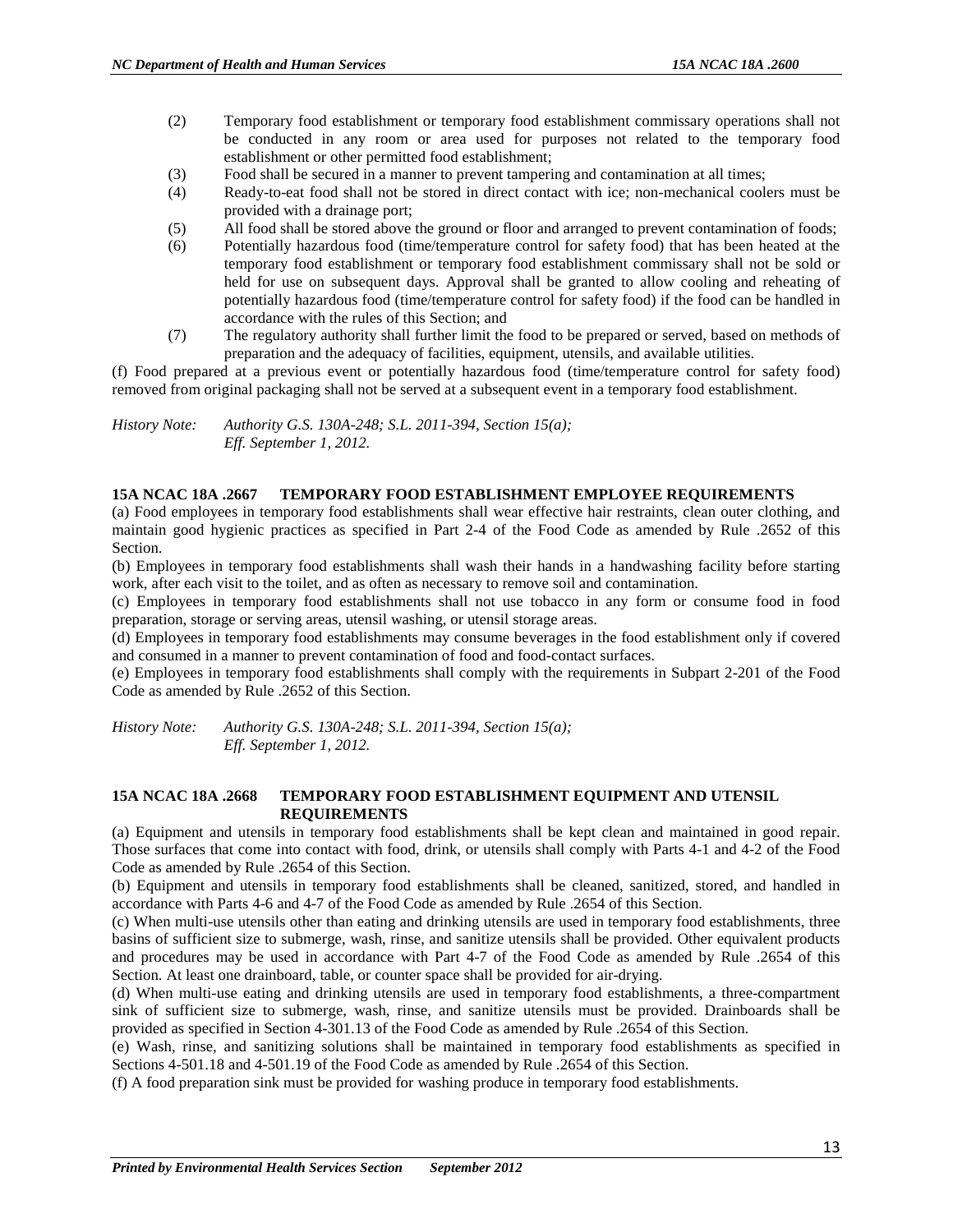(g) Food shields or other effective barriers in temporary food establishments shall be installed in a manner to protect food and food contact surfaces from contamination.

*History Note: Authority G.S. 130A-248; S.L. 2011-394, Section 15(a); Eff. September 1, 2012.*

#### **15A NCAC 18A .2669 TEMPORARY FOOD ESTABLISHMENT PHYSICAL REQUIREMENTS**

(a) A temporary food establishment shall be located in an area kept in a clean and sanitary condition. The arrangement of temporary food establishments shall restrict public access to all areas of the food establishment except dining areas.

(b) For outdoor cooking, overhead protection shall be provided such that all food, utensils, and equipment are protected. When bulk foods such as roasts, shoulders, and briskets are cooked, cooking equipment with attached lids, such as smokers, roasters, and other cooking devices, provide sufficient cover for the food being cooked. Food in individual servings such as hot dogs, hamburgers, and meat kabobs shall have additional overhead cover.

(c) Effective measures such as fans, screens, walls, or a combination thereof, shall be provided to keep dust, insects, rodents, animals, and other sources of potential contamination out of the food establishment and shall comply with Paragraph 6-501.115(B) of the Food Code as amended by Rule .2656 of this Section regarding live animals.

(d) Indoor/outdoor carpeting, matting, tarps, or similar nonabsorbent material is required as ground covering in the absence of asphalt, concrete, grass, or other surfaces that control dust or mud.

(e) The temporary food establishment and temporary food establishment commissary shall be equipped with a handwashing facility used only for employee handwashing. This facility shall consist of at least a two gallon container with an unassisted free flowing faucet such as a stopcock or turn spout, soap, single-use towels, and a wastewater receptacle. Warm water shall be used for handwashing.

(f) Water under pressure shall be provided as follows:

- (1) The water supply used shall be in accordance with 15A NCAC 18A .1700, 15A NCAC 18C, or 02 NCAC 09C .0703;
- (2) All potable water holding tanks, containers, and hoses used to transport or store water at the temporary food establishment shall be drained, washed, rinsed, and sanitized;
- (3) Containers and hoses used to store, haul, or convey potable water shall be approved for potable water use, shall not be used for any other purpose, and shall be protected from contamination. Potable water hoses and containers shall be labeled; and
- (4) Warm water shall be available and used for cleaning.

(g) Wastewater shall be disposed in accordance with 15A NCAC 18A .1900 or 15A NCAC 02H .0200. Portable wastewater containers may be used when the volume of potable water can be determined by the dimensions of sinks, basins, and interim storage containers and the portable wastewater containers are sized to contain the wastewater volume generated. Wastewater containers and hoses shall be labeled and not used for any other purpose. Wastewater containers shall not be emptied into waterways, storm drains, or on the ground.

(h) Employees must have access to toilet facilities that are kept clean and in good repair.

(i) Garbage and refuse shall be collected and stored in garbage containers with properly fitted lids. Nothing in this Rule shall prohibit uncovered garbage containers in the food establishment during periods of operation. Garbage and refuse shall be removed as needed and disposed in a manner to prevent vermin breeding and harborage. The premises shall be kept clean.

(j) Lighting shall comply with Section 6-202.11 of the Food Code as amended by Rule .2656 of this Section. Lighting is required for nighttime operations.

(k) Temporary food establishments and temporary food establishment commissaries shall remain connected to necessary utilities at all times food is prepared, served, or stored in the food establishment.

(l) Toxic materials shall be labeled, used, and stored to prevent the contamination of food, equipment, utensils, linens, and single-service articles and meet the provisions of Sections 7-101.11 and 7-203.11 of the Food Code as amended by Rule .2657 of this Section.

*History Note: Authority G.S. 130A-248; S.L. 2011-394, Section 15(a); Eff. September 1, 2012.*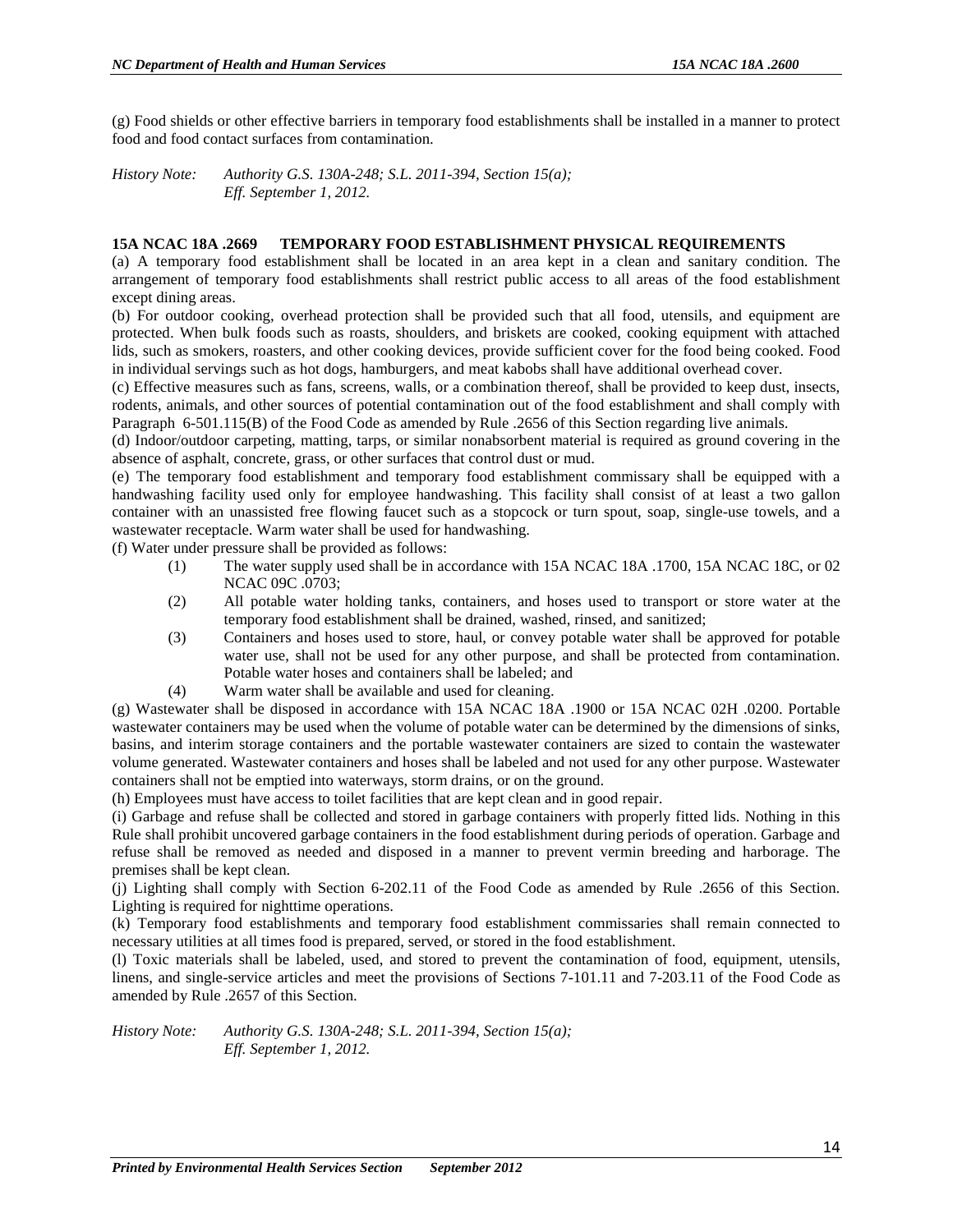#### **15A NCAC 18A .2670 GENERAL REQUIREMENTS FOR PUSHCARTS AND MOBILE FOOD UNITS**

(a) A permit shall be issued by the regulatory authority that inspects the commissary from which a pushcart or mobile food unit is to operate, if the regulatory authority determines that the pushcart or mobile food unit complies with the rules of this Section. The permit shall be maintained on the pushcart or mobile food unit and made available to the regulatory authority upon request.

(b) The regulatory authority that issues the permit shall be provided by the permit holder a list of counties and locations where each pushcart or mobile food unit will operate.

(c) Prior to initiating food service operations in a particular county, the pushcart or mobile food unit permit holder shall provide the regulatory authority in each county in which food service operations are proposed a list of locations where they will operate. Such lists must be kept current.

(d) Pushcarts or mobile food units shall operate in conjunction with a permitted commissary and shall report at least daily to the commissary for supplies, cleaning, and servicing. Facilities, in compliance with this Section, shall be provided at the commissary for storage of all supplies. The pushcart shall also be stored in an area that protects it from dirt, debris, vermin, and other contamination. Water faucets used to supply water for pushcarts or mobile food units shall be protected to prevent contact with chemicals, splash, and other sources of contamination. Solid waste storage and liquid waste disposal facilities must also be provided on the commissary premises.

(e) All food shall be obtained from sources that comply with Chapter 3 of the Food Code as amended by Rule .2653 of this Section.

(f) All potentially hazardous food (time/temperature control for safety food) shall be maintained at temperatures as required in Chapter 3 of the Food Code as amended by Rule .2653. A metal stem-type thermometer accurate to 1°C (2°F) shall be available to check food temperatures.

(g) Single service articles shall be used for serving customers. Single-service articles shall be purchased in sanitary containers, shall be stored therein in a clean, dry place until used, and shall be handled in a manner to prevent contamination.

(h) All garbage and other solid waste shall be stored and disposed in an approved manner.

(i) Employees shall wear effective hair restraints, clean outer clothing, and maintain good hygienic practices as specified in Part 2-4 of the Food Code as amended by Rule .2652 of this Section.

(j) Employees shall comply with the requirements in Subpart 2-201 of the Food Code as amended by Rule 2652 of this Section.

(k) Equipment and utensils shall meet the requirements in Parts 4-1 and 4-2 of the Food Code as amended by Rule .2654 of this Section.

(l) The pushcart or mobile food unit shall be kept clean and free of flies, roaches, rodents, and other vermin.

*History Note: Authority G.S. 130A-248; S.L. 2011-394, Section 15(a); Eff. September 1, 2012.*

#### **15A NCAC 18A .2671 SPECIFIC REQUIREMENTS FOR PUSHCARTS**

(a) Only hot dogs shall be prepared, handled, or served from a pushcart; however, food which has been prepared, pre-portioned, and individually pre-wrapped at a food establishment or commissary may be served from a pushcart.

(b) Food and utensils on the pushcart exposed to the public or to dust or insects shall be protected by glass, or otherwise, on the front, top, and ends, and exposed only as much as may be necessary to permit the handling and serving of food.

(c) Toilet facilities, handwashing sinks, and running water are not required. Single-service towels are required.

(d) All pre-wrapped potentially hazardous food (time/temperature control for safety food) shall be maintained at temperatures as required in Chapter 3 of the Food Code as amended by Rule .2653 of this Section or as labeled on the food item. Each pre-wrapped food item shall contain the name of the food establishment at which it was prepared, the name of the food item, and the time and date of expiration. The wrapper shall enclose the food at all times but sealing is not required.

(e) Pre-portioned, individually pre-wrapped food that remains after the specified time period has elapsed shall not be sold for human consumption.

(f) Pushcarts shall not be provided with seating facilities.

(g) Pushcarts shall not be used for consumer self-service.

*History Note: Authority G.S. 130A-248; S.L. 2011-394, Section 15(a); Eff. September 1, 2012.*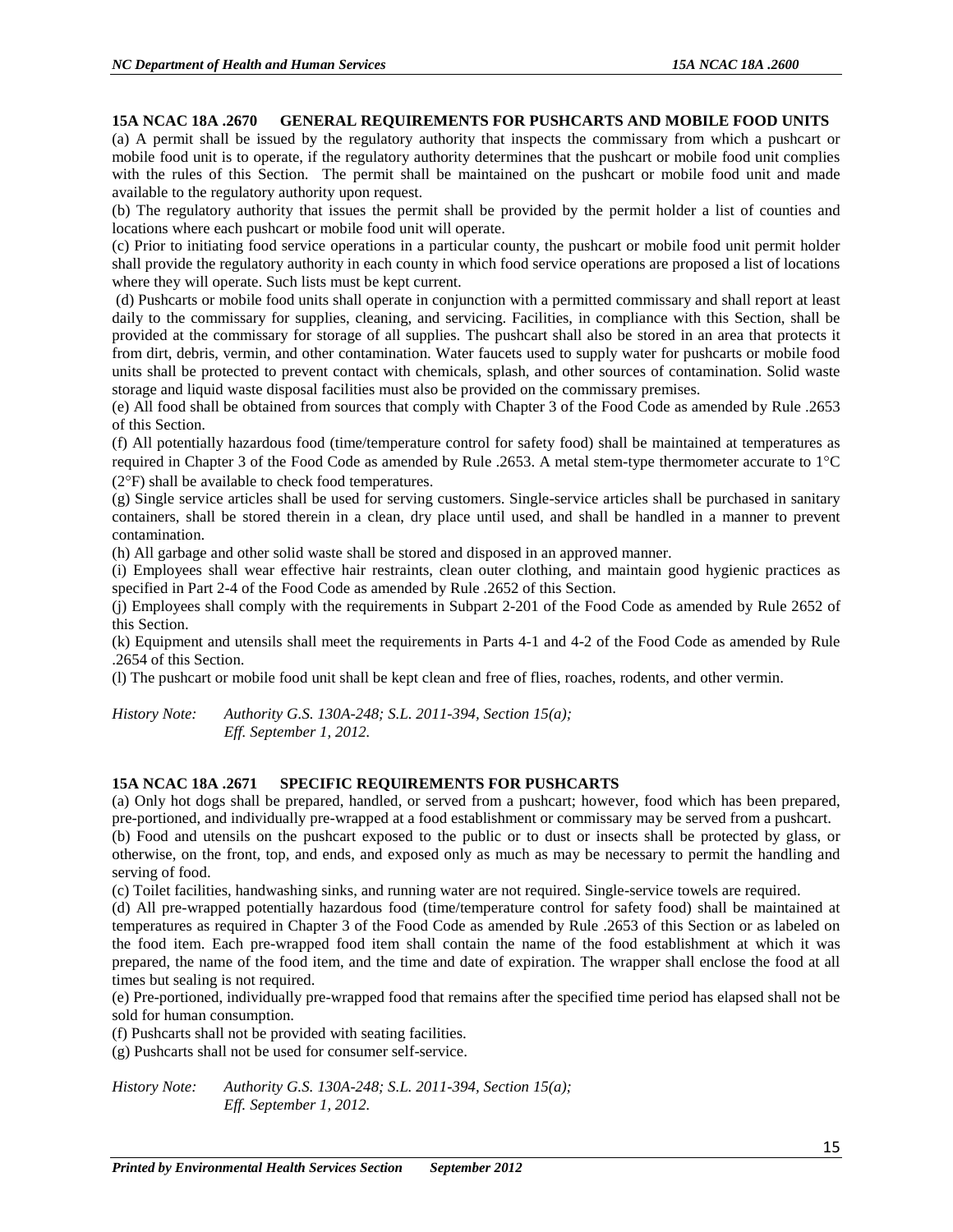#### **15A NCAC 18A .2672 SPECIFIC REQUIREMENTS FOR MOBILE FOOD UNITS**

(a) A mobile food unit shall be constructed and arranged so that food, drink, utensils, and equipment will not be exposed to insects, dust, and other contamination. Protection against flies and other insects shall be provided by screening or by effective use of fans. Where food or griddles are exposed to the public or to dust or insects, they shall be protected by glass, or otherwise, on the front, top, and ends, and exposed only as much as may be necessary to permit the handling and serving of food.

(b) A mobile food unit shall have a potable water system under pressure. The system shall furnish hot and cold water for all food preparation, utensil cleaning, and handwashing. The water inlet shall be located so that it will not be contaminated by waste discharge, road dust, oil, or grease and it shall be kept capped unless being filled.

(c) Water heating facilities shall be provided.

(d) A handwashing sink with hot and cold water, combination supply faucet, soap, and single-service towels shall be provided.

(e) At least a one-compartment sink shall be provided. The sink shall be of sufficient size to submerge, wash, rinse, and sanitize utensils and shall have splashback protection. Drainboards shall be provided as specified in Section 4- 301.13 of the Food Code as amended by Rule .2654 to accommodate the drying of washed utensils. However, in cases where no food is prepared on the mobile food unit and all utensils are effectively cleaned at the commissary, the equipment sink is not required.

(f) Sewage disposal must be provided either by means of an approved sewage disposal system or approved sewage storage tanks. Sewage storage tanks must be maintained in a manner so as not to create a health hazard or nuisance and to prevent contamination of food or water supply. Toilets are not required on the unit. Liquid waste that results from the operation of a mobile food unit shall be disposed in an approved sewage disposal system or stored in a permanently installed sewage storage tank that is of at least 15 percent larger capacity than the water supply tank. Liquid waste shall not be discharged from the sewage storage tank when the mobile food unit is in motion. All connections on the vehicle for servicing mobile food unit waste disposal facilities shall be of a different size or type than those used for supplying potable water to the mobile food unit. The waste connection shall be located lower than the water inlet connection to preclude contamination of the potable water system.

(g) A servicing area shall be established at a commissary for the mobile food unit. Potable water servicing equipment shall be installed, stored, and handled to protect the water and equipment from contamination. The mobile food unit's sewage storage tank shall be flushed and drained during servicing operation. All sewage shall be discharged to an approved sewage disposal system in accordance with 15A NCAC 18A .1900 or 15A NCAC 02H .0200.

*History Note: Authority G.S. 130A-248; S.L. 2011-394, Section 15(a); Eff. September 1, 2012.*

#### **15A NCAC 18A .2673 CONGREGATE NUTRITION SITES**

Congregate nutrition sites shall comply with all requirements in Rules .2650 through .2662 of this Section with the following exceptions:

- (1) Food preparation in a congregate nutrition site shall be limited to reheating food prepared in a food establishment or in a food processing plant or preparation of food that does not require cooking.
- (2) Potentially hazardous food (time/temperature control for safety food) that has been heated or reheated at the congregate nutrition site and remains at the end of the day shall not be served or placed in refrigeration to be used another day.
- (3) Only single-service articles shall be used.<br>(4) Equipment in the congregate nutrition si
- Equipment in the congregate nutrition site that is not certified or classified for sanitation by an ANSI-accredited certification program that is in good repair and operating properly may be used. At least a two-compartment sink shall be provided. The sink shall be of sufficient size to submerge, wash, rinse, and sanitize utensils. At least one drainboard, table, or counter space shall be provided for air-drying.
- (5) Garbage can liners are required for all garbage receptacles unless the site has receptacle cleaning facilities as specified in Section 5-501.18 of the Food Code as amended by Rule .2655 of this Section.
- (6) Water used for mop or receptacle cleaning shall not be disposed in the utensil sink. Wastewater from mopping, receptacle cleaning, and other cleaning operations shall be disposed in a service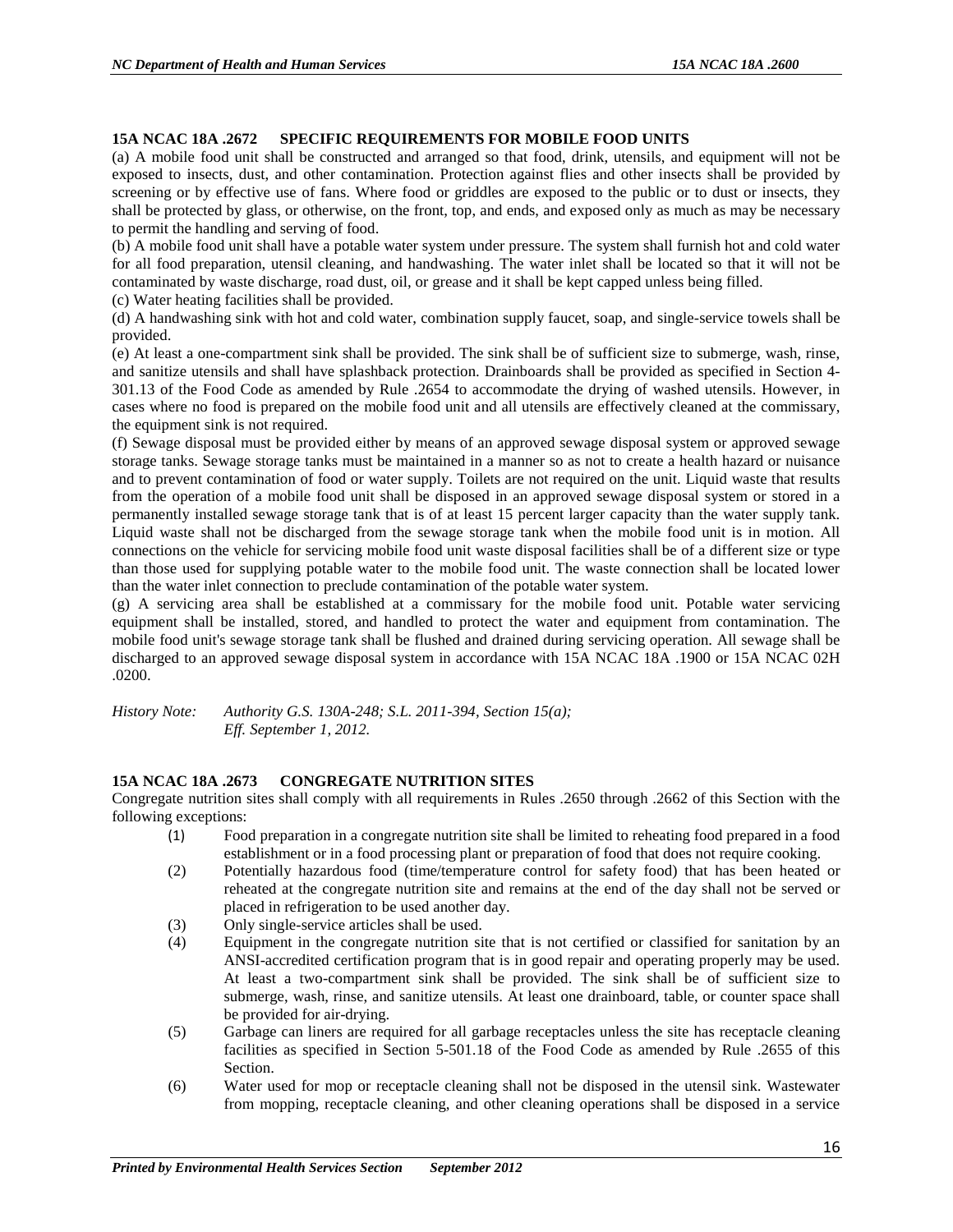sink or another approved manner in accordance with 15A NCAC 18A .1900 or 15A NCAC 02H .0200.

*History Note: Authority G.S. 130A-248; S.L. 2011-394, Section 15(a); Eff. September 1, 2012.*

#### **15A NCAC 18A .2674 LIMITED FOOD ESTABLISHMENTS**

Limited food establishments shall comply with all the requirements in Rules .2650 through .2662 of this Section, except that the following provisions apply in lieu of Rules .2654(2) and .2659(a) and (b), Section 5-204.11(b) of the Food Code as amended by Rule .2655 of this Section, and Sections 8-201.11 and 8-201.12 of the Food Code as amended by Rule .2658 of this Section:

- (1) The permit for a limited food establishment shall be posted in a conspicuous place where it can be readily seen by the public at all times. Permits for limited food establishments shall expire on December 31 of each year. A new permit from the regulatory authority shall be obtained before the limited food establishment shall be allowed to operate each year. Transitional permits shall not be issued.
- (2) The permit application shall be submitted to the local health department at least 30 days prior to construction or commencing operation. The permit application shall include a proposal for review and approval that includes a menu, plans, and specifications for the proposed limited food establishment, and location and dates of operation.
- (3) Limited food establishments shall not prepare any potentially hazardous food (time/temperature control for safety food) prior to the day of sale.
- (4) Potentially hazardous food (time/temperature control for safety food) that has been heated at the limited food establishment and remains at the end of the day shall not be served or placed in refrigeration to be used another day.
- (5) All meats, poultry, and fish shall be purchased in a pre-portioned and ready-to-cook form.
- (6) Equipment in the limited food establishment that is not certified or classified for sanitation by an ANSI-accredited certificate program that is in good repair and operating properly may be used. At least a two-compartment sink shall be provided. The sink shall be of sufficient size to submerge, wash, rinse, and sanitize utensils and shall have splashback protection. At least one drainboard, table, or counter space shall be provided for air-drying.
- (7) Only single-service articles shall be used.
- (8) Limited food establishments may prepare food in accordance with Rule .2669(b) of this Section.
- (9) Floors, walls, and ceilings of limited food establishments shall meet the requirements of this Section, except those limited food establishments preparing food in accordance with Rule .2669(b) of this Section. Limited food establishments shall use dustless methods of floor cleaning and all, except emergency floor cleaning, shall be done during those periods when the least amount of food and drink is exposed, such as after closing, or between meals.
- (10) All areas in which food is handled, prepared, or in which utensils are washed, shall be provided with artificial lighting that complies with Section 6-202.11 of the Food Code as amended by Rule .2656 of this Section.
- (11) A handwashing sink shall be provided in food service areas for use by employees only.
- (12) Toilet facilities shall be provided for use by employees. Public toilet facilities provided on the grounds of the facility where the associated amateur athletic event is taking place are acceptable. Toilet facilities for the public are not required.
- *History Note: Authority G.S. 130A-248; S.L. 2011-394, Section 15(a); Eff. September 1, 2012.*

#### **15A NCAC 18A .2675 PROCEDURE WHEN INFECTION SUSPECTED**

When the regulatory authority has reason to suspect the possibility of exposure to, or transmission of, infection within a food establishment from any person or from any food or drink, the local health director shall act in accordance with the Communicable Disease Laws and Rules (G.S. 130A-134 through 148 and 10A NCAC 41A.)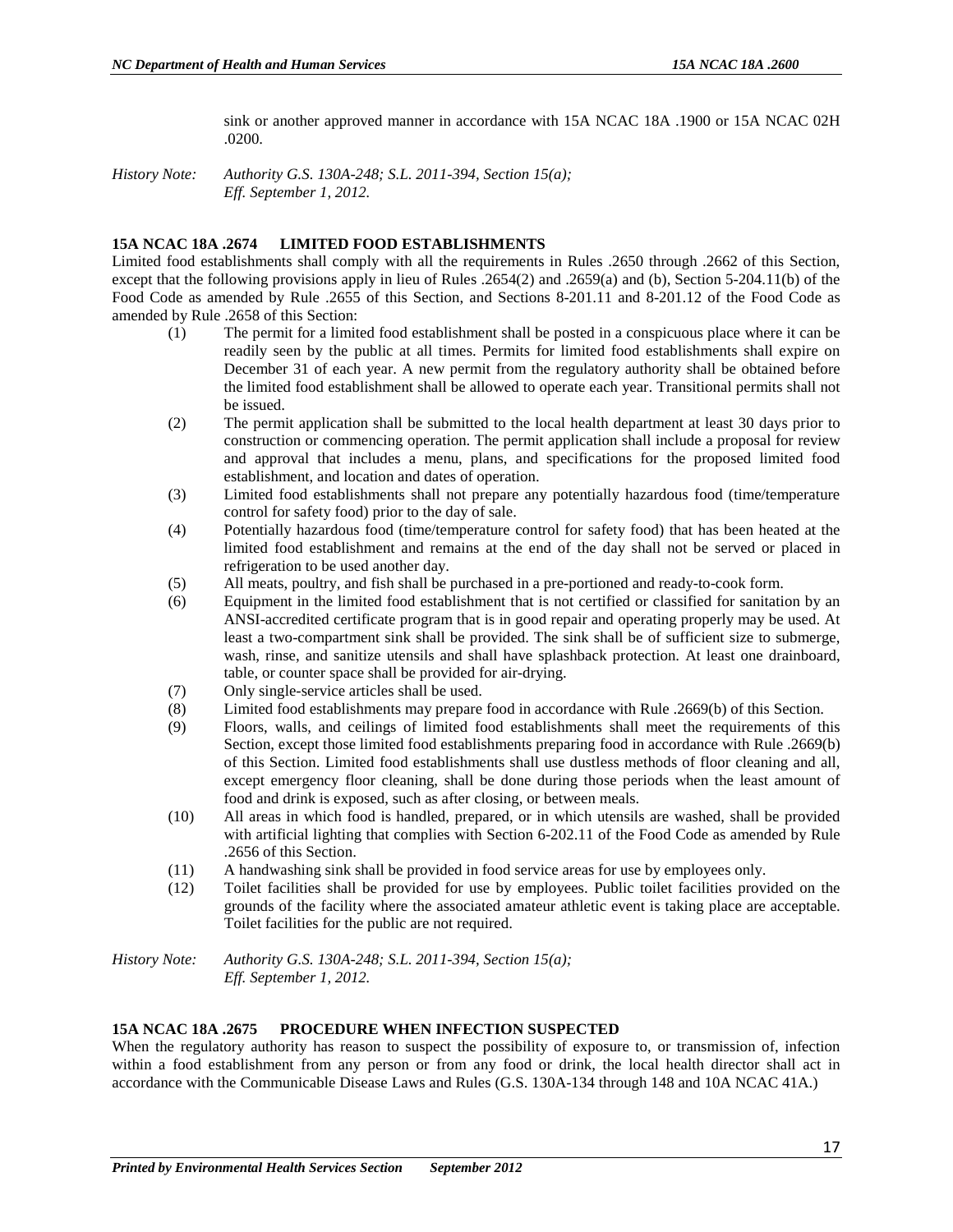*History Note: Authority G.S. 130A-248; S.L. 2011-394, Section 15(a); Eff. September 1, 2012.*

#### **15A NCAC 18A .2676 INFORMAL REVIEW PROCESS AND APPEALS PROCEDURE**

(a) If a permit holder disagrees with a decision of the local health department on the interpretation, application, or enforcement of the rules of this Section the permit holder may:

- (1) Request an informal review pursuant to Paragraphs (d) and (e) of this Rule; or
- (2) Initiate a contested case in accordance with G.S. 150B.

(b) The permit holder is not required to complete the alternative dispute resolution prior to initiating a contested case in accordance with G.S. 150B.

(c) When a petition for a contested case is filed, the informal review process shall terminate.

(d) If the permit holder requests an informal review, the request shall be in writing and shall be postmarked or handdelivered to the local health department within seven days of notice of the decision giving rise to the review. The request shall state the issues in dispute. If the inspection giving rise to the informal review was conducted by the Environmental Health Supervisor in the county or area where the food establishment is located, or when the county or area has only one registered environmental health specialist assigned to inspect food establishments, the Environmental Health Regional Specialist assigned to that county or area shall conduct the local informal review. As soon as possible, but at least within 30 days of receipt of the request, the person conducting the review shall contact the permit holder, provide that permit holder an opportunity to be heard on the issues in dispute and issue a written decision addressing the issues raised in the appeal. Copies of the decision shall be mailed to the permit holder and to the State Health Director. That decision shall be binding for the purposes of future inspections of the establishment in question unless modified pursuant to Paragraph (e) of this Rule or by the State Health Director.

(e) Following receipt of the written decision of the Environmental Health Supervisor or his or her representative issued pursuant to Paragraph (d) of this Rule, the permit holder who initiated the informal review may appeal the resulting decision to an Informal Review Officer designated by the Department to be responsible for final decisions on appeals from throughout the state. Notice of such appeal shall be in writing, shall include a copy of the Environmental Health Supervisor's or his or her representative's decision, and shall be postmarked or hand-delivered to the local health department and to the Department within seven days of receipt of the written decision issued pursuant to Paragraph (a) of this Rule. Within 35 days of receipt of this appeal, the designated Informal Review Officer shall hold a conference in Wake County. At least 10 days prior to the conference, the Informal Review Officer shall provide notice of the time and place of this conference to the permit holder and the Environmental Health Supervisor for the county or area where the issue arose. Within 10 days following the date of the conference, the Informal Review Officer shall issue a written decision addressing the issues raised in the appeal and that decision shall be binding for purposes of future inspections of the establishment in question unless modified pursuant to Paragraph (g) of this Rule or by the State Health Director.

(f) If the decision on appeal at the local or state level results in a change in the score resulting from an inspection of an establishment, the regulatory authority shall post a new grade card reflecting that new score.

(g) Appeals of the decision of the designated Informal Review Officer shall be in accordance with G.S. 150B.

(h) Nothing in this Rule shall impact the right of a permit holder to a reinspection pursuant to Rule .2661 of this Section.

*History Note: Authority G.S. 130A-248; S.L. 2011-394, Section 15(a); Eff. September 1, 2012.*